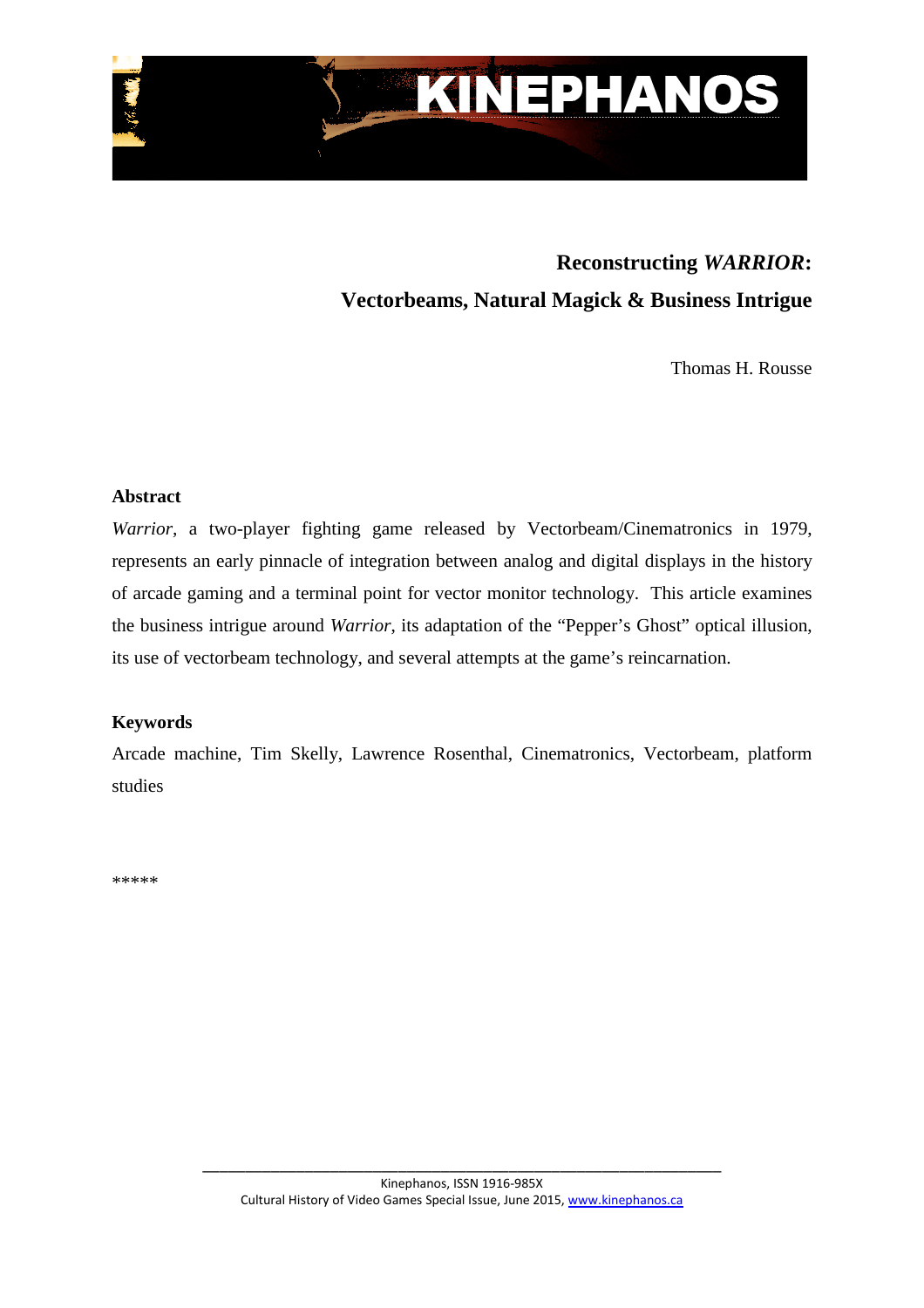

*Figure 1 - Knight 2 in the upper left corner of the screen during attract mode. Screen capture of video taken by the author.*

# **Introduction**

"WARRIOR" is a two player vector generated video game designed to give the player realistic sword fighting action. The three dimensional effects brought about by the playfield and the high video resolution of the VECTORBEAM(TM) monitor are only part of this. The feeling of realism is also brought about by the energy hum in the audio circuit and the spectacular artwork by renowned fantasy artist Frank Brunner.

—*Warrior* Operation and Maintenance Manual (1979), p. 3

In the late summer of 1979, workers put the finishing touches on *Warrior* arcade cabinets at the Vectorbeam manufacturing plant in Union City, California. In the depths of Midwestern winter in Ann Arbor, MI, the last *Warrior* cabinet open to the public rumbled loudly in the basement of Pinball Pete's in January 2013, across from *Star Wars: Racer Arcade* (LucasArts, 2000) and right next to *Robotron: 2084* (Vid Kidz, 1982). Perhaps in the middle of the night, or even in the middle of a bout, the vector monitor responsible for drawing the two knights made of triangles on the half-silvered mirror's reflection of the vibrant hand-drawn background burns out. The blacklight still reflects the castle interior onto the mirror; the crotch-height speaker still roars when a curious passerby drops a token into the slot. Yet players can no longer direct the vector-drawn swordsmen to duel or push each other down infinite pits. Is this the moment, some thirty-four years after its release, that *Warrior* in its original form exits the realm of public space?

If there is another *Warrior-*in-the-wild rumbling on in a distant Laundromat or pizza parlor, it seems no word of it has reached the collectors and curators contacted for this article. Perhaps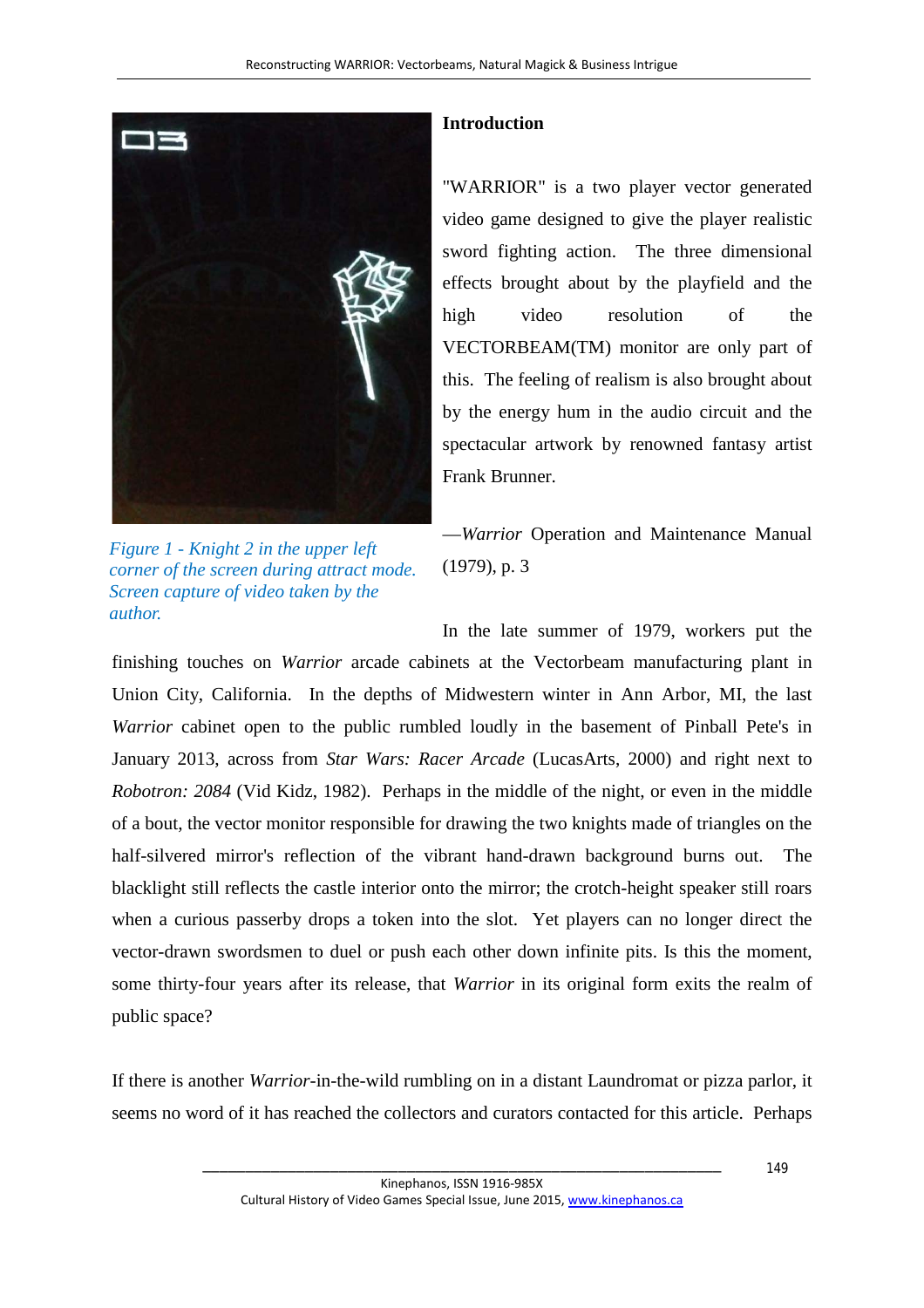Pinball Pete's *Warrior* will be repaired and returned to its place on the arcade floor, or another instance of the machine will be made available at a museum exhibit or vintagethemed arcade in the near future. In any case, *Warrior* as originally conceived is no longer readily accessible, even to those players willing to trek cross-country for the chance to play rare games. Collectors with deep pockets may need to wait months or years for an existing copy to enter the market.

In brief, this article attempts to trace the origins of *Warrior,* understand its place in popular culture during its thirty-six year history thus far, and trace the outlines of its peculiar reincarnations. Using *Warrior* as a focal point, this article is also an exploration of what information has been preserved about the early history of games as a mass medium, how perceptions of arcade games have changed for would-be historians, and how later developments in the medium of the videogame have biased later histories. I focus on three divergent points of interest in an attempt to triangulate the origins and of this rich artifact: a media archaeology of the optical illusion that gives *Warrior* its singular aesthetic, a platform study (Montfort & Bogost, 2009) of the vectorbeam technology underlying its digital aspects, and an attempt at parsing the business intrigue that surrounded the game's creation. In turn, this article examines issues as diverse as technological transfer from academia to industry, material limitations on design, obsolete technology, patent fights, and conflict between creators and management. I conclude by examining three moments of *Warrior*'s reconstruction and remediation.

*Warrior* is a unique game, never inspiring the legions of copycats common to many early titles. Using a clever optical illusion, it combines screen-printed art of a castle interior with two sword-wielding combatants viewed top-down using a half-silvered mirror and a vector monitor, an early alternative to the then-competing and now-dominant raster display. Lacking the memory or processing speed necessary for a computer opponent, the game requires two players, each of whom guides their warrior with a joystick or holds down the joystick's button to stand still and control the swinging sword. This bi-modal control scheme was a compromise made by the game's designer; as a result, players must switch between moving to a strong position and attacking. Guiding their vector-traced combatants around a florescent castle interior replete with staircases and a bridge between two infinite pits, players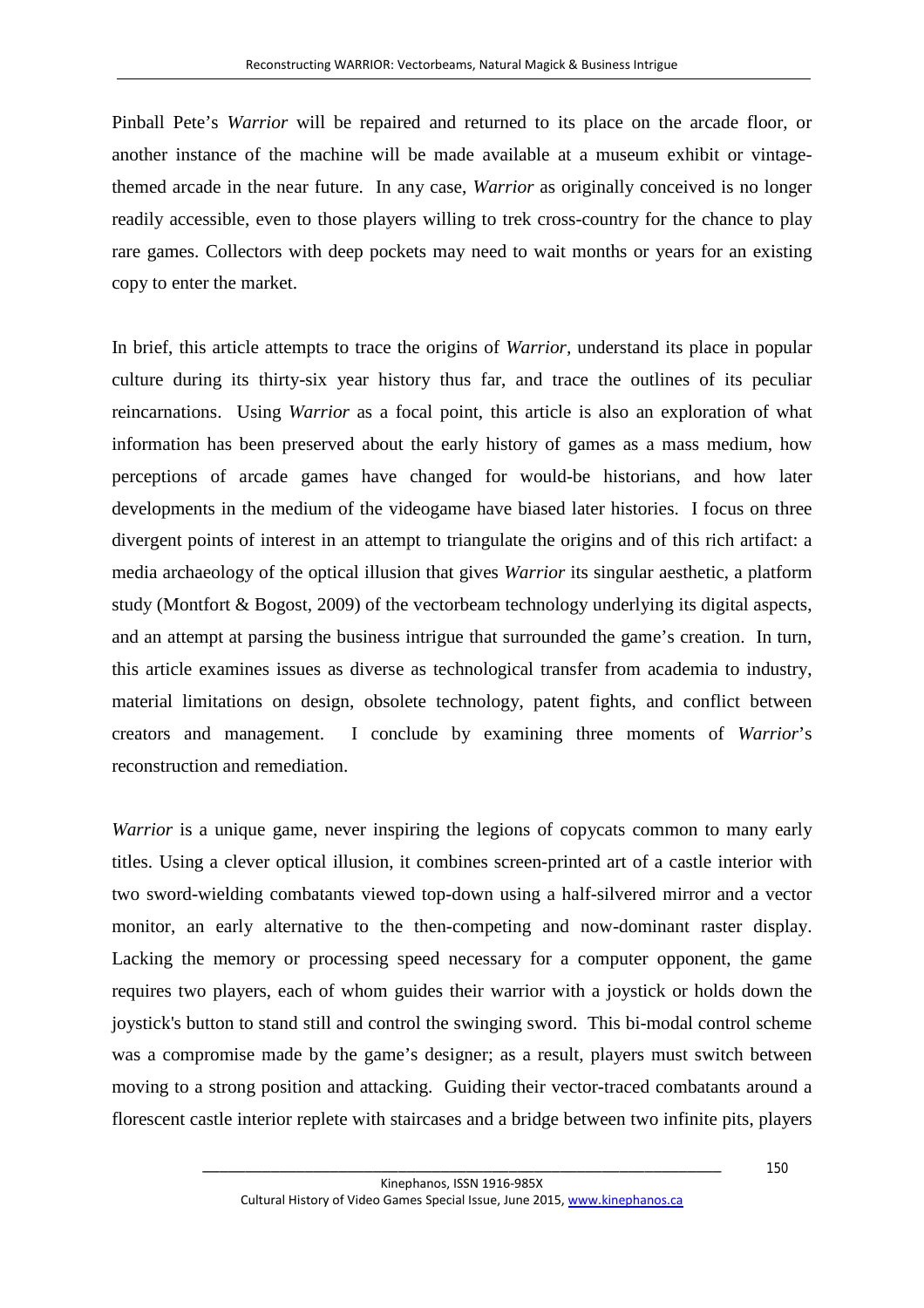must either guide their sword through the center of their opponent's avatar or force the enemy into one of the pits. The richly detailed knights even turn their heads to keep constant watch over their opponent. Gameplay happens at a deliberate pace, with most combat focusing on struggling over the knight's swords in a bind position, reminiscent of the famous lightsaber clashes in *Star Wars*. Players are typically defeated by being forced into a pit, being attacked while attempting to reposition, or by misjudging the range of their opponent while moving and subsequently being hit before switching to controlling their sword. One member of the modding community who has examined the code recently wrote: "The original game included an odd bit of code which seems to have the effect of simulating the knight's armor. You can't kill the other player without having some force behind your swing. What it actually means during the game is added frustration and inability to move your sword as you might like," (Shiels, 2014). After ten "time units," (30-120 seconds, adjustable by the arcade operator) displayed as a countdown on the screen, the player with the fewest deaths wins (*Warrior Operation and Maintenance Manual*, 1979, p. 4). *Warrior* was never tremendously popular, unlike fellow vector-based game *Asteroids* (Atari, 1979) or coin-devouring legends like *Space Invaders* (Taito, 1978) and *Pac-Man* (Namco, 1980), but it has nonetheless taken on the status of a "grail game," an item so desired and difficult to acquire that collectors analogize their quest with the Arthurian quest for the holy grail.

In recent years, the volume of writing on the history of videogames has flourished, from wide-ranging surveys (e.g. Herman, 1997; Kent, 2001; Wolf, 2007; Donovan, 2010), to memoirs (Baer, 2005) and biographical sketches (Kushner, 2004) of pioneering figures in game development, to in-depth analyses of time periods (Burnham & Baer, 2001; Wolf et al., 2012) and platforms (Montfort & Bogost, 2009; Jones & Thiruvathukal, 2012; Maher, 2012; Street, 2012). Other projects have focused on contextualizing and clarifying the early history of single games (Lowood, 2009; Montfort, 2009). Following that approach, this article focuses on a single title in order to analyze a history spanning five decades across multiple disciplines. In the existing academic literature, *Warrior* makes only cameo appearances, appearing in half of a paragraph in Donovan's *Replay* (2010) and ambiguously described in Wolf's *The Videogame Explosion* (2007), discussed below*.* There are also primary sources and articles written for popular, enthusiast, or industry audiences. I was unable to access many of the coin-operated industry magazines from the time period around *Warrior*'s release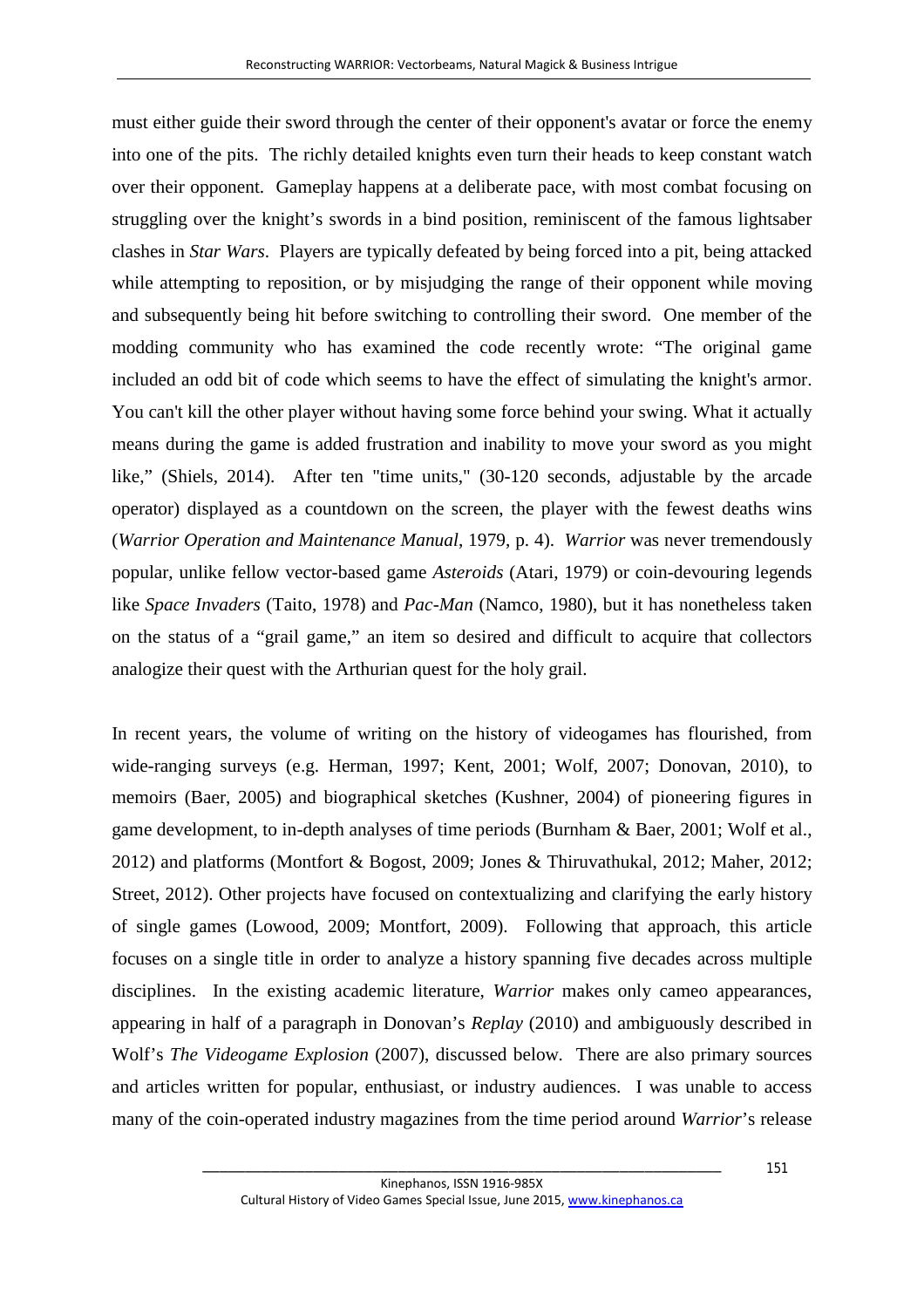due to a scarcity of archival holdings of this material. Two early histories collected and circulated on Usenet, one by Steve Ozdemir in 1993 and one by Bill Paul in 1996, demonstrate the confusion and rumors surrounding early arcade games during the beginning of the Internet's democratization. In 1999, two long emails, one by programmer Dan Sunday and one by Tim Skelly, circulated on Vectorlist, an email listserv for the discussion of vectorbased games. More recently, Keith Smith's "The Ultimate (So Far) History of Cinematronics/Vectorbeam" (2012-2014) stands as the most authoritative source on Cinematronics, Vectorbeam and *Warrior*. This article highlights points of disagreement about and the changing motivations for discussing *Warrior* contained in these sources*.*

Taking inspiration from Raiford Guins' *Game After* (2014), this article looks beyond the moments of development and commercial viability to the "afterlife" of the videogame cabinet as a physical artifact moving through time and space and a shifting sets of meaning. Guins' focus on afterlife highlights the way the cultural meaning of games change through time and the way their materiality, particularly in preservation, becomes more prominent. Afterlife is in effect a study of afterlives, as different instances of the same machine end up in landfills, private collections, museums, or are transmogrified into arcade emulation machines or used as a cabinet for another game. The materiality of games has been obscured, first by separating the game from dedicated hardware in emulation or recreation on other platforms and later by trends such as digital distribution. Focusing on materiality opens up new sources of evidence for a game's afterlife, from user wear and tear to modification to stickers that reveal licensing and ownership information.

<span id="page-4-0"></span>Using archival resources, personal correspondence, first-hand gameplay experience with a working instance of the arcade cabinet and previously published interviews and listserv discussions with creators of the game, this article attempts to account for *Warrior*'s genesis and lifespan. In so doing, it does not strive to be a definitive text of only undisputed facts. Instead, it seeks to bring competing and contradictory accounts into conversation, declining the veneer of unitary authority in favor of capturing and appreciating the value of the ambiguity that exists at the time of writing. As time passes and early games begin to recede from living memory, all future scholars will be at the mercy of what video game historians, curators, collectors and creators write and preserve. This effort stands as a test of the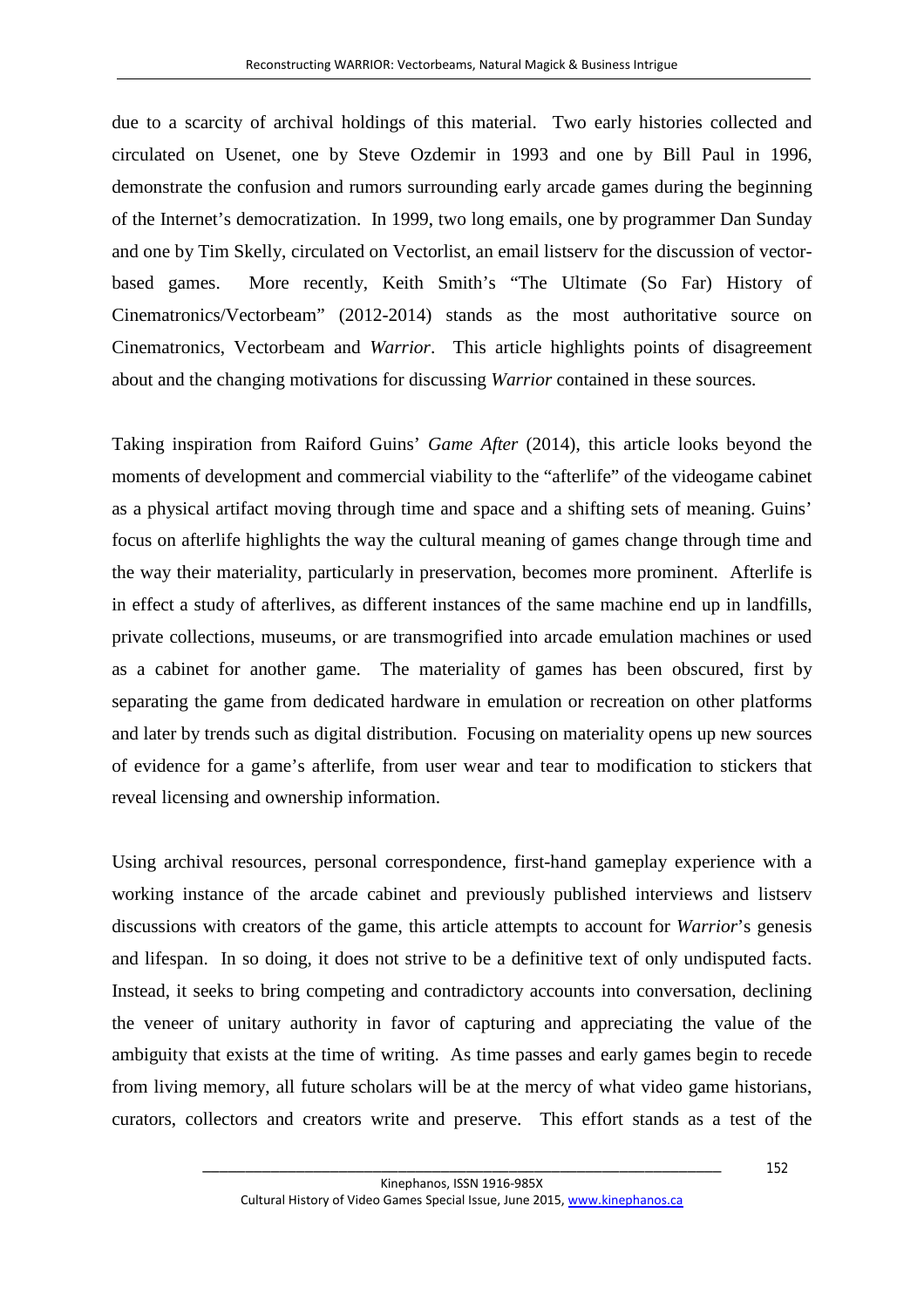progress so far and emphasizes areas where records are incomplete or call for further research.

## *Warrior* **in Circulation: The Player and the Operator**



*Figure 2. Warrior arcade cabinet. Photo International Center for the History of Electronic Games (Creative Commons 3.0, By-NonCommercial-NonDerivative )*

*Warrior* lacks the spectacle of near-contemporary *Hercules,* a mammoth pinball machine dubbed the largest ever made (Atari, 1979), large multiplayer pieces like *Tank-8* (Atari, 1976) or *Star Wars: Arcade Racer* (LucasArts, 2000). It has a typical upright form factor not unlike classics such as *Pong* (Atari, 1972) and *Space Invaders* (Taito, 1978) (Fig.1). On closer inspection of the cabinet's exterior, however, it begins to stand out. While titles such as *Pac-Man* (Namco, 1980) featured illustrations suited to a cartoon and Williams Electronics' titles of similar vintage such as *Defender* (1980) or *Joust* (1982) featured bold three-color side panels seemingly printed with a dark arcade or barroom in mind, *Warrior* has a highly detailed full-color screen print drawn by Frank Brunner (*Warrior Operation and Maintenance Manual*, 1979, p. 4), a Marvel artist for titles such as *Dr. Strange*  (Smith, 2012b, pt. 4; Cody, 2000).

Few figures are neglected as much as the operator in the history of the video game. Several of the operators I attempted to contact for this article either had little memory of individual games and their tenure, or were unwilling to participate. Cowan's consumption junction (1987), an analytical focus on technological artifacts from the perspective of their purchasers and the markets they were part of, is a productive starting point for game purchases centered around the home and accessible to middle class consumers, such as the majority of home console and personal computer games. However, arcade machines in the late 1970s were prohibitively expensive for consumers, and were typically purchased by small business owners who either operated the machines on their own premises, which might be exclusively devoted to an arcade or part of an unrelated venture, or leased the machines to other businesses on a "route" travelled for the collection of coins and for periodic maintenance.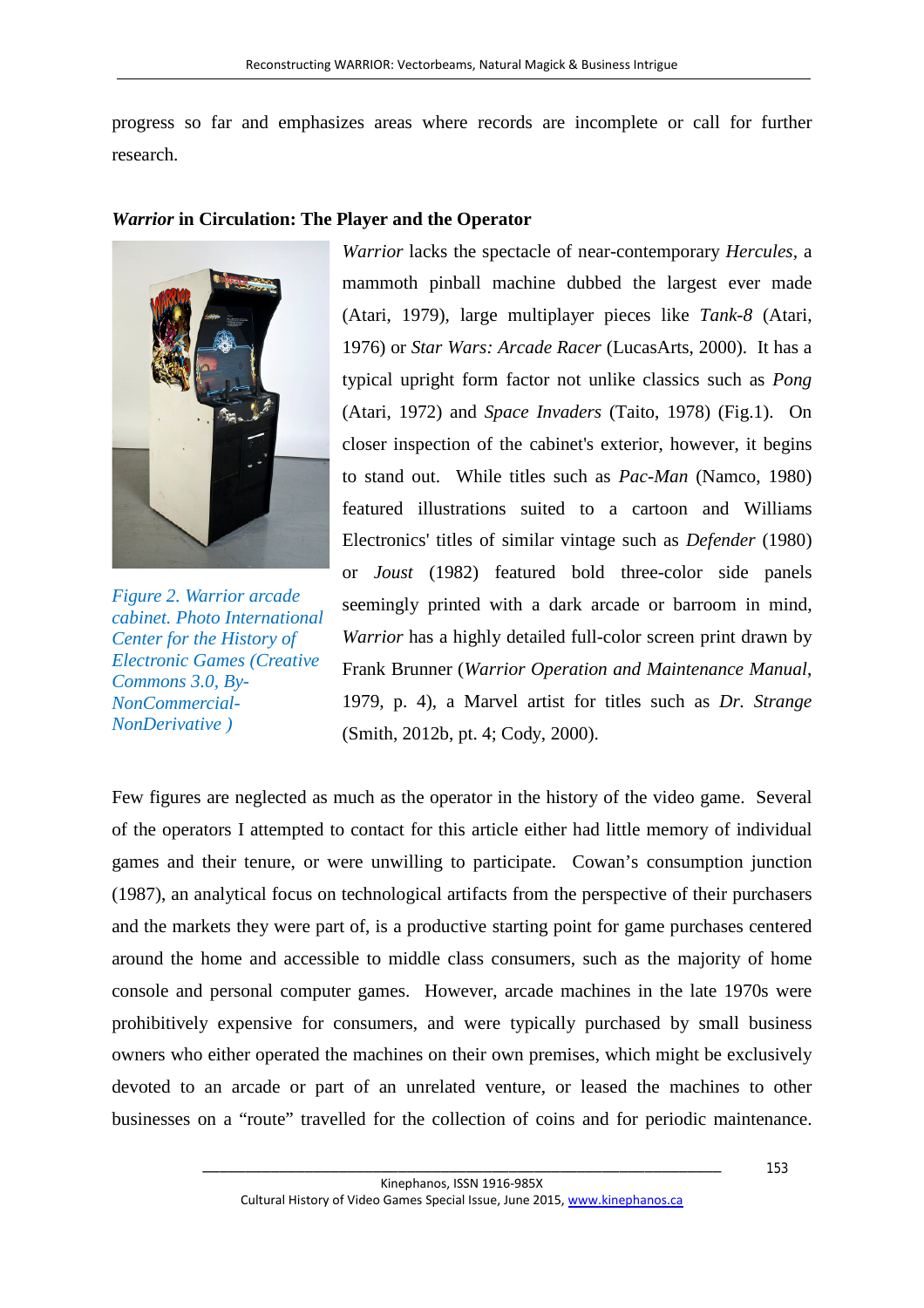Operators existed prior to electronic games, dealing in pinball machines, jukeboxes, slot machines, and electro-mechanical games. As a result, trade publications from the 1970s such as *RePlay, Play Meter,* and *The Amusement Review* are a valuable source of information on early video game sales, marketing and distribution. In contrast, the first magazines dedicated to video game consumers, *Electronic Games* and *Computer and Video Games*, began publication in 1981, although other consumer-related magazines included games coverage, such as the "Arcade Alley" column in *Video* magazine beginning in 1978 (Kohler, 2011). According to an advertisement in the May 1979 issue of *Replay*, Cinematronics had fifty-five distributors throughout the U.S. and Canada at the time of *Warrior*'s release. An operator contacted for this article was impressed in the late 1970s by the unique way *Warrior* looks and sounds at a trade show hosted in Chicago by the Music & Amusement Operators Association before purchasing his machine from one such distributor, Cleveland Coin, International (Mike Reynolds, personal correspondence, 2013). During this machine's commercial peak, it shared the arcade floor with a variety of pinball machines as well as *Space Invaders* (Taito, 1978), *Asteroids* (Atari, 1979), *Night Driver* (Atari, 1976), *Stunt Cycle* (Atari, 1976), *Galaxian* (Namco, 1976), *Battlezone* (Atari, 1980) and *Boot Hill* (Midway, 1977).

In a dark environment, close enough to the machine to peer down into *Warrior*'s display, the player sees the vibrant combination of vector graphics with handdrawn art reflected onto a half-silvered mirror from the purplish glow of a blacklight. Unlike most games, the monitor is not directly visible to the player, but is instead mounted with its screen facing up beneath the control panel. To see the playfield, participants must stand close to the machine and look down into it. Spectatorship from behind players is difficult if not impossible. Placement within the cabinet partially shields the display from outside light; because *Warrior* relies on reflections for its optical illusion, it is *Figure 3- Warrior cabinet side-art,*  particularly susceptible to glare. A cardboard



*ICHEG archival machine. Photo by the author.*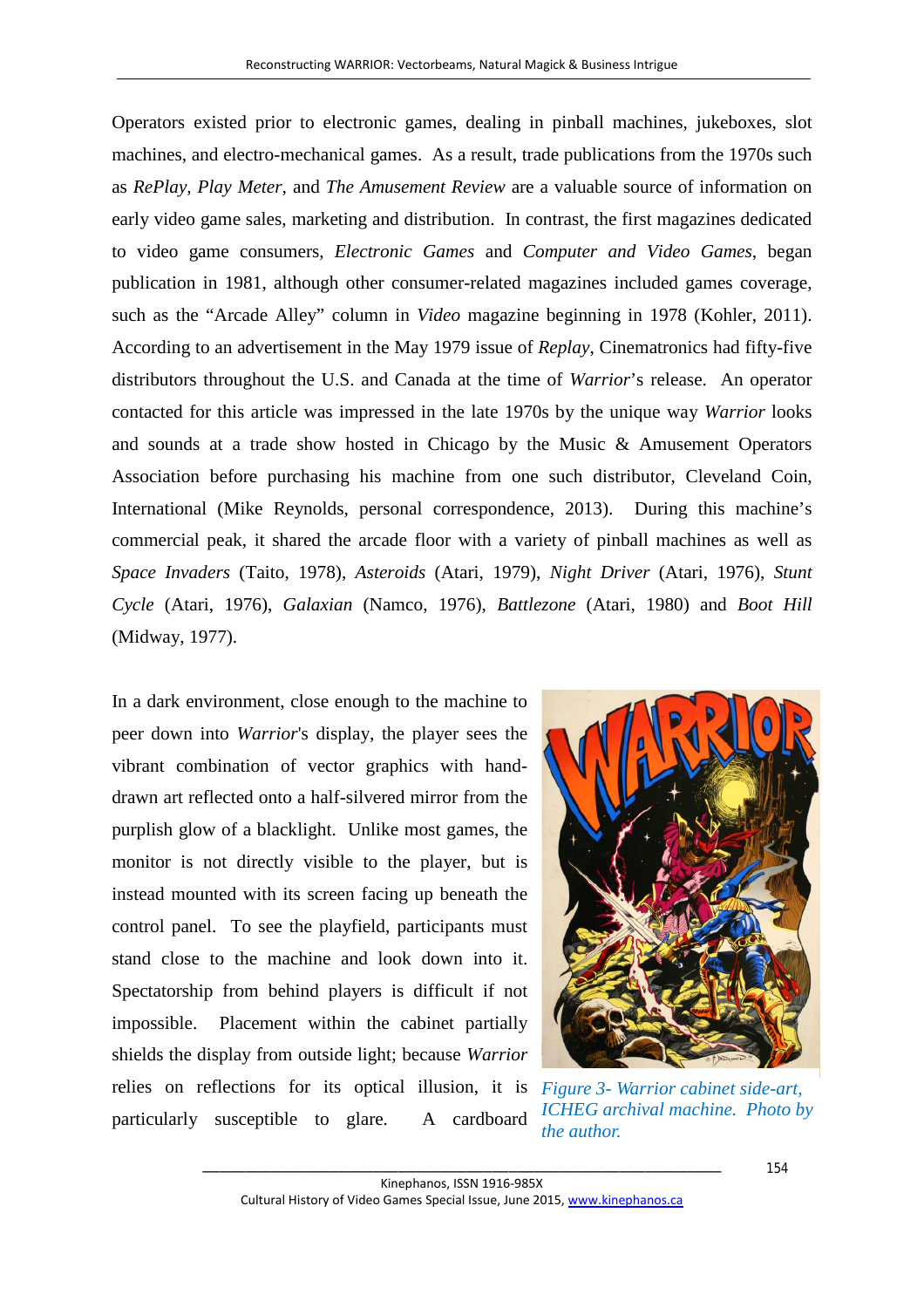screenprint of a brick wall and four fire pits face the player where most machines would display the screen. The monitor produces the stark white outlines of each player's warrior, along with the current score and the time remaining in the match. Above the monitor, slanted at an acute angle, is Brunner's hand-drawn castle interior that the players' avatars traverse. That image is reflected onto a mirror directly behind and below the control panel, which flips the image and projects it onto the half-silvered surface, creating the illusion that the electronically generated graphics and the hand-drawn art exist on the same surface. While capable of generating only four different sounds—"a pit fall, explosion, reappearance hiss and two levels of sword hum" (*Warrior Operation and Maintenance Manual*, 1979, p. 20) the monaural speaker mounted just above the coin mechanism is remarkably loud, even at its lowest setting.

Given the dominance of the computer in contemporary society, it is tempting to overemphasize its role in the history of arcade games. Perhaps historians of electronic games are more comfortable in the computer lab than the barroom. However, *Warrior* is a valuable focus for study precisely because it requires acknowledging roots of the videogame beyond the digital, turning not only to the analog but also the domain of popular entertainment. A review of early magazines of the nascent arcade game industry in the mid-to-late '70s, such as *Amusement Review*, *Replay,* and *Play Meter,* makes this clear: arcade games are often portrayed as novelty items and the pages are dominated by advertisements for pinball machines and bestseller charts for jukeboxes. Given that business operators have plied customers for coin in return for a taste of automated amusement since the 19th century (Costa, 1988) and the earliest arcade cabinet prototypes were evaluated in bars (Donovan, 2010, p. 20), it should be unsurprising that the cultural practices of public places of entertainment and the technologies of the amusement industry would have a strong influence on the early history of electronic games. Furthermore, players from that time period would likely find the appearance of techniques and technologies from electromechanical games and the amusement industry to be a logical extension of what they were accustomed to encountering in similar spaces, while later generations of gamers are unlikely to have a field of reference for the optical illusion and subsequently may view it as exotic. For contemporary game scholars or enthusiasts who come across a mention of *Warrior* in the literature and seek to see it in action*,* no video of the arcade machine being played appears to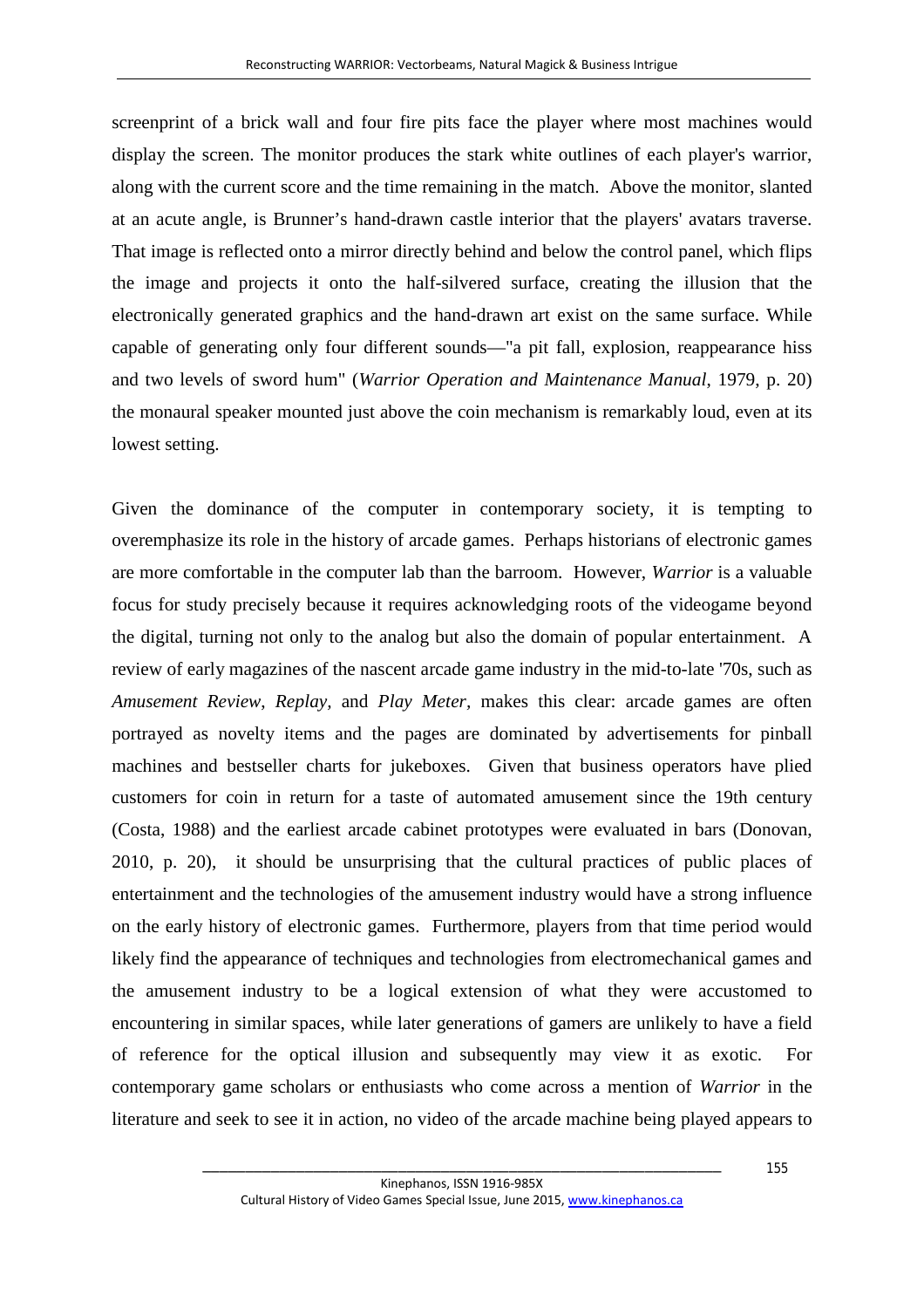be on YouTube, Vimeo or fan sites (although evidence of video of the game previously available exists in the Internet Archive snapshots of Superzapper.com from roughly 2000- 2002). Due to the analog nature of the original game cabinet and its variant on cathode-ray tube technology (discussed below), authentic emulation of its appearance on modern computing systems is unfeasible. I turn to the emulation of *Warrior* at the conclusion of this essay.

Moreover, according to Kirkpatrick's account (2012), what we now recognize as the "gamer" identity had not yet formed at the time of *Warrior*'s release. Players of that time period lacked the lexicon of genre that shape current discussions. Many contemporary players had trouble making sense of *Warrior*—the owner of the machine at Pinball Pete's, the site of the final public machine discussed at the beginning of the article, had to put a sign on the cabinet emphasizing that the game required two players after complaints from patrons that the machine was broken (personal correspondence, Mike Reynolds, November 2013), although many notable games from the time period also required two players (e.g. *Pong*, Atari, 1972).

As for gamers of the present day unfamiliar with the state of arcade gaming at the time of *Warrior's* release, they are likely to be shocked not only by the tremendously vibrant combination of digital and analog imagery, but also by the lack of visible pixelization, a visual motif as suggestive of the early period of electronic games to current gamer culture as Pac-Man, Donkey Kong, or the Space Invader. To understand why *Warrior* lacks pixels and the origins of its detailed hand-drawn backgrounds, we have to turn to the electronic display technology and the optical illusion that made its aesthetics possible.

## **Natural Magick**

The use of a half-silvered mirror to give the appearance that multiple objects from different perspectives and spaces occupied the same plane was widespread in the genre of electromechanical games that preceded video games. The technique was described in depth in the first published article on the history of video games (Bristow, 1977)— as a hallmark of their electromechanical predecessors, recognized as still competitive with early videogames. Bristow, then the Vice President of Engineering at Atari, described three limitations of the electromechanical games: their use of labor-intensive mechanical components, the cost of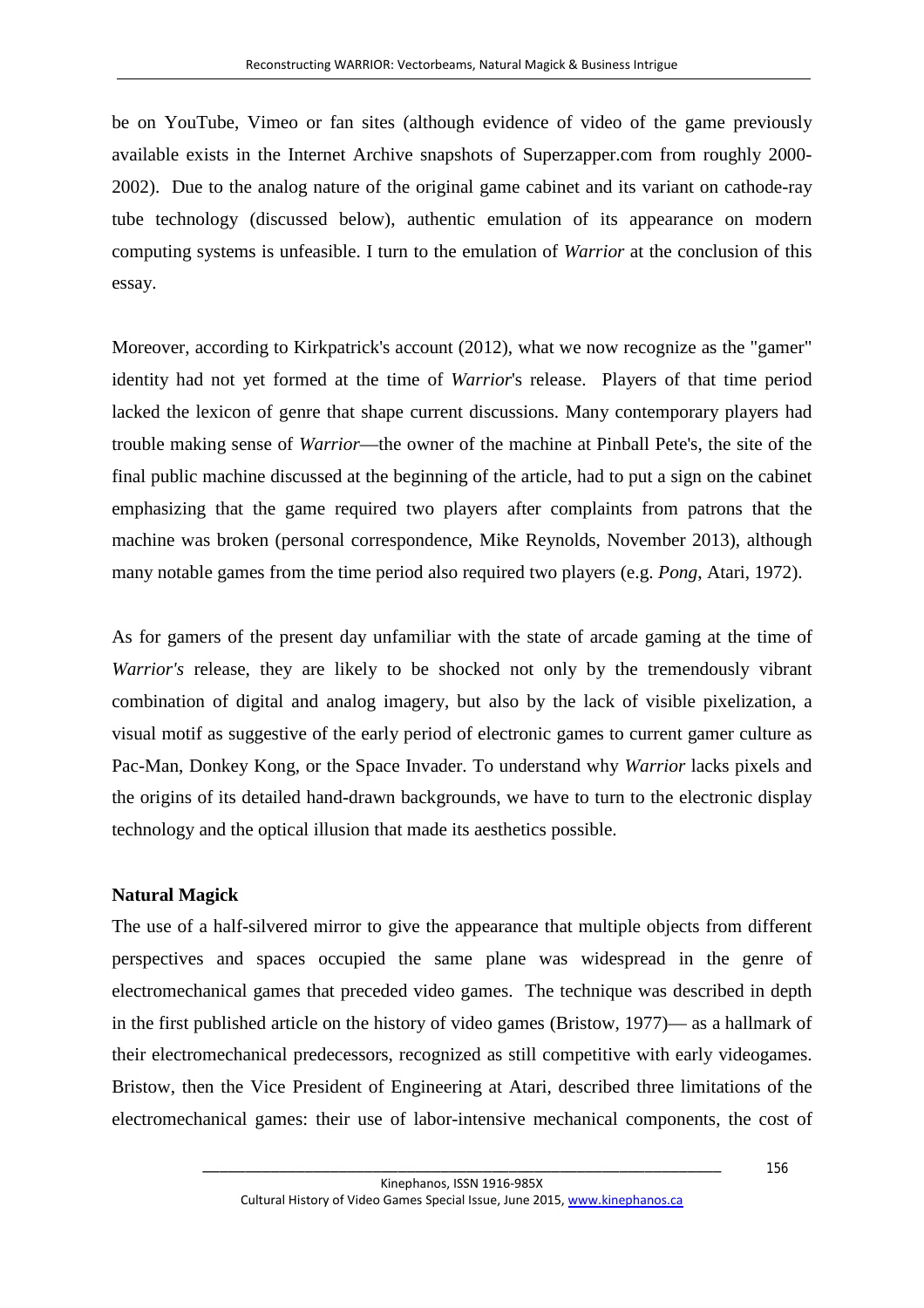electromechanical components, and the limited motion and number of objects feasible. According to Bristow: "To get around these limitations and to allow better games, the first video games were created" (1977, p. 58). Skelly himself acknowledged that he was inspired to use the half-silvered mirror to combine *Warrior*'s digital characters with a hand-drawn background, and attributes its origins to "the early days of magic" (Cody, 2000).

Indeed, combining multiple images on a half-silvered mirror far predates video arcade games, and even the electromechanical games that proceeded them. Stretching back to the 16th century, Giambattista Della Porta, an Italian playwright, occultist, and early scientist, describes a similar method of combining the reflection of various objects on a single surface in a segment titled "How we may see in a Chamber things that are not" (1658 English translation of 1584 *Magiae Naturalis*):

For we may in any chamber, if a man look in, see those things which were never there. […] Wherefore to describe the matter, let there be a chamber wherein no other light comes, unless by the door or window whence the spectator looks in. Let the whole window be covered in glass, but let one part be polished, that there may be a looking glass on both sides, when the spectator must look in. […] For what is without will seem to be within, and what is behind the spectators back he will think to be in the middle of the house, as far from the glass inward, as they stand from it outwardly, and think he sees nothing but the truth.

Friedrich Kittler identifies this very description as a forerunner to the development of the *camera obscura* and part of the lineage of modern cinema (trans. Enns, 2010, p. 53); video games too have a deep history. An inventor named Henry Dircks developed a variation of della Porta's illusion with the use of plate glass; in the 1860s, London's Royal Polytechnic Institution, $\frac{1}{1}$  $\frac{1}{1}$  $\frac{1}{1}$  which combined the popularization of science with demonstrations of illusions, inventions and popular education, incorporated the illusion under the direction of "Professor" John Henry Pepper (Brooker, 2007). Due to the success of the illusion at the Royal Polytechnic Institution, it became popularly known as "Pepper's Ghost."

<span id="page-9-0"></span> $\overline{a}$ 

 $1$  Now known as the University of Westminster.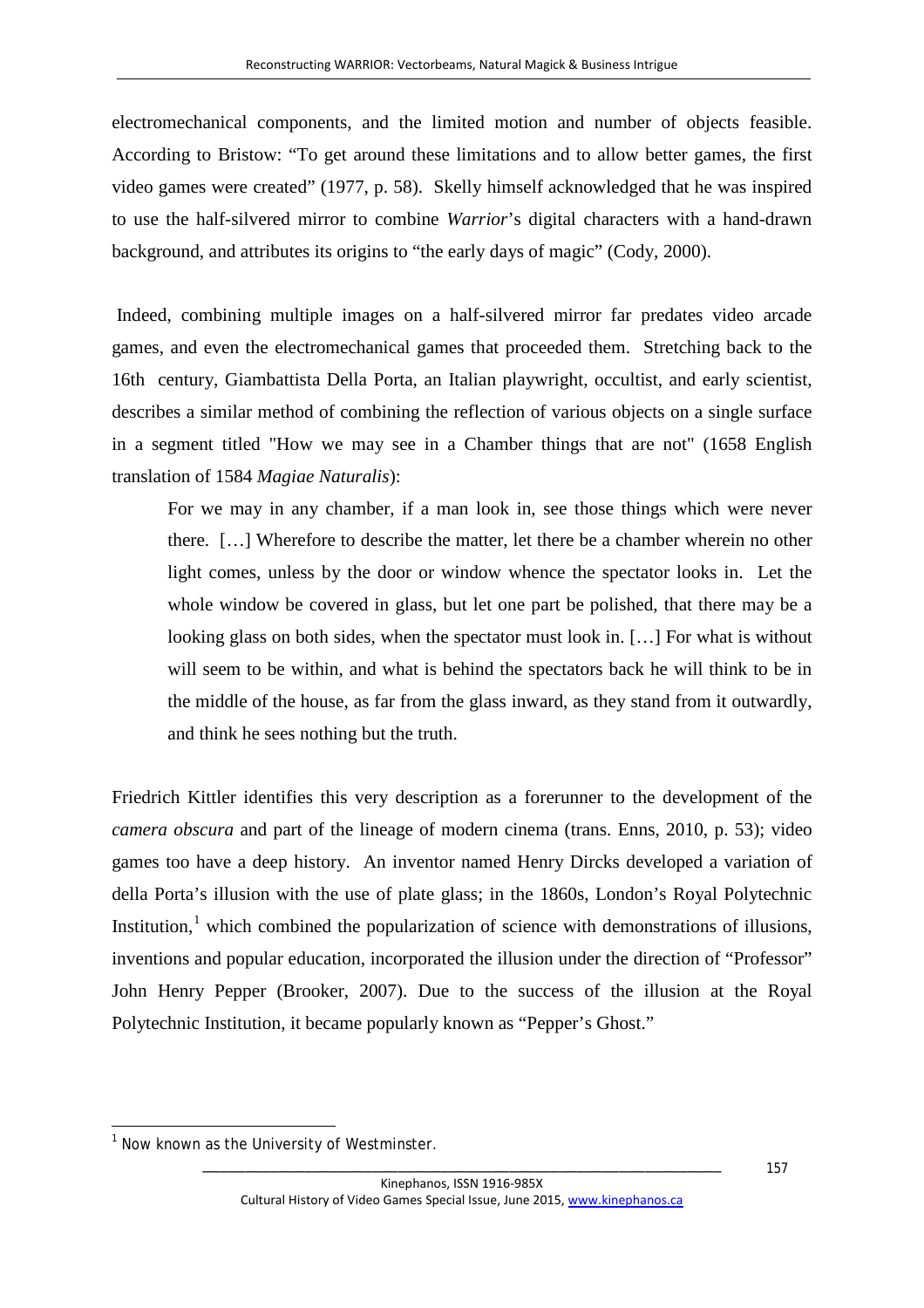

**Figure 4: from this perspective, the castle interior painting which is reflected on the playfield below is clearly visible.**

The Pepper's ghost effect was widely used in electromechanical games that were near contemporaries of *Warrior*, such as *Shootout* (Chicago Coin, 1976), as well as fellow vector game *Asteroids Deluxe* (Atari, 1981). More recently, it was used to overlay a digital screen over a traditional pinball playfield as late as the last gasp of the major pinball manufacturer, Williams' Pinball 2000 system used in *Revenge from Mars* and *Star Wars Episode I* (1999).

# **Technological Transfer:**

# *Space War(s)(!)* **from MIT to Cinematronics by way of** *Computer Space*

Just as Lowood (2009) tells us of *Pong*, the "winding path" of *Warrior* begins at *Spacewar!*  (Tech Model Railroad Club, 1962). Lawrence ("Larry") Rosenthal graduated from the Massachusetts Institute of Technology (Kent, 2001, sec. The Golden Age Begins)*,* [2](#page-9-0) the home

<span id="page-10-0"></span> $\overline{a}$ <sup>2</sup> N.B. Kent claims that Rosenthal's version of *Spacewar!* improved upon the original by converting it to vector graphics. While Nolan Bushnell and Ted Dabney's version (*Computer Space*, Nutting Associates, 1971) used raster display technology, the original *Spacewar!* was displayed on an oscilloscope using similar principles to Rosenthal's implementation.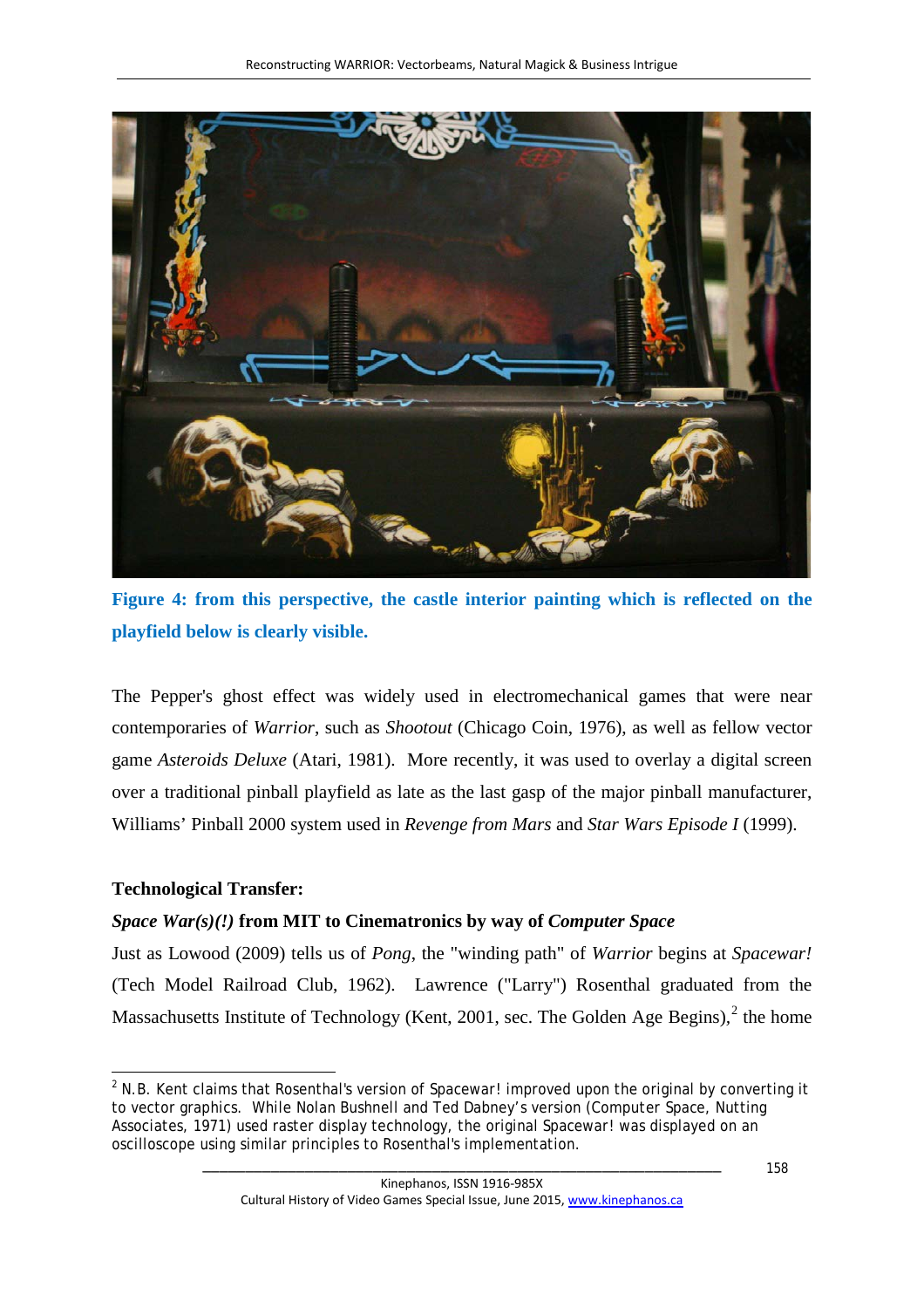of *Spacewar!* (see Brand, 1972). While Kent and Paul (1996) claim that Rosenthal wrote his master's thesis on *Spacewar!*, Rosenthal actually received his master's in Electrical Engineering at the University of California, Berkeley, with a thesis titled "Machine classification of multiple-unit action potentials: research project" (Rosenthal, 1973). In fact, Rosenthal saw others play *Spacewar!* during his time at MIT, but claims to have never actually played it himself (Rosenthal, 2014, 30:56), but instead played Bushnell & Dabney's *Computer Space* (Nutting Associates, 1971), the first commercially sold coin-operated video game, on a visit to MIT's campus after completing his master's degree (Rosenthal, 2014: 32:05). Rosenthal began work on his prototype of a *Spacewar* clone in 1973 and was able to produce vector images by 1974 (Rosenthal, 2014, 2:10). He eventually filed U.S. Patent Nos. 4053740 and 4027148, which describe a self-contained computer system for running an arcade game and a vector monitor (Rosenthal, 1977). By adapting a commercial raster-based CRT monitor with his own circuitry controlling the electron gun that traces the image on the monitor (2014, 38:01), Rosenthal had a viable way of using readily available commodities to create an arcade machine. After shopping his technology around to many in the industry using a prototype built into a Samonsite suitcase (and, according to Skelly, being widely rejected for his request for 50% of revenue from his version of *Spacewar!*), Rosenthal found a buyer in Cinematronics (Skelly, 2012, 141). Notably, Rosenthal himself has recently disputed the 50% royalty figure (Smith, 2012b, Pt. 3), instead putting the figure at 5% (Rosenthal, 2014, 0:03). Founded in 1975 in El Cajon, California, Rosenthal's partner corporation Cinematronics got its start by selling a *Pong* copy (Smith, 2012b, Pt. 1, sec. "Sidebar - Cinematronics' *Pong* Clone). Its subsequent games performed poorly, but Rosenthal's game, renamed *Space Wars*, became the first vector-based game widely released to the arcades. It sold more than 10,000 units according to Tristan Donovan's *Replay* (2010, p. 84) and more than 30,000 units, with a three year reign in the top ten of best-selling arcades in *Replay Magazine,* according to Skelly (2012, 142). In Rosenthal's recollection (2014, 5:02), however, only 8,000 total units were built between Cinematronics and Vectorbeam: the companies simply did not have the capacity to produce 30,000 units during the peak of the game's popularity. Paul (1996) puts the run of most Cinematronics games at 5,000 units, explaining:

The game industry at the time was a seasonal business. Games would be designed and the software written in the summer. There would be a small production run for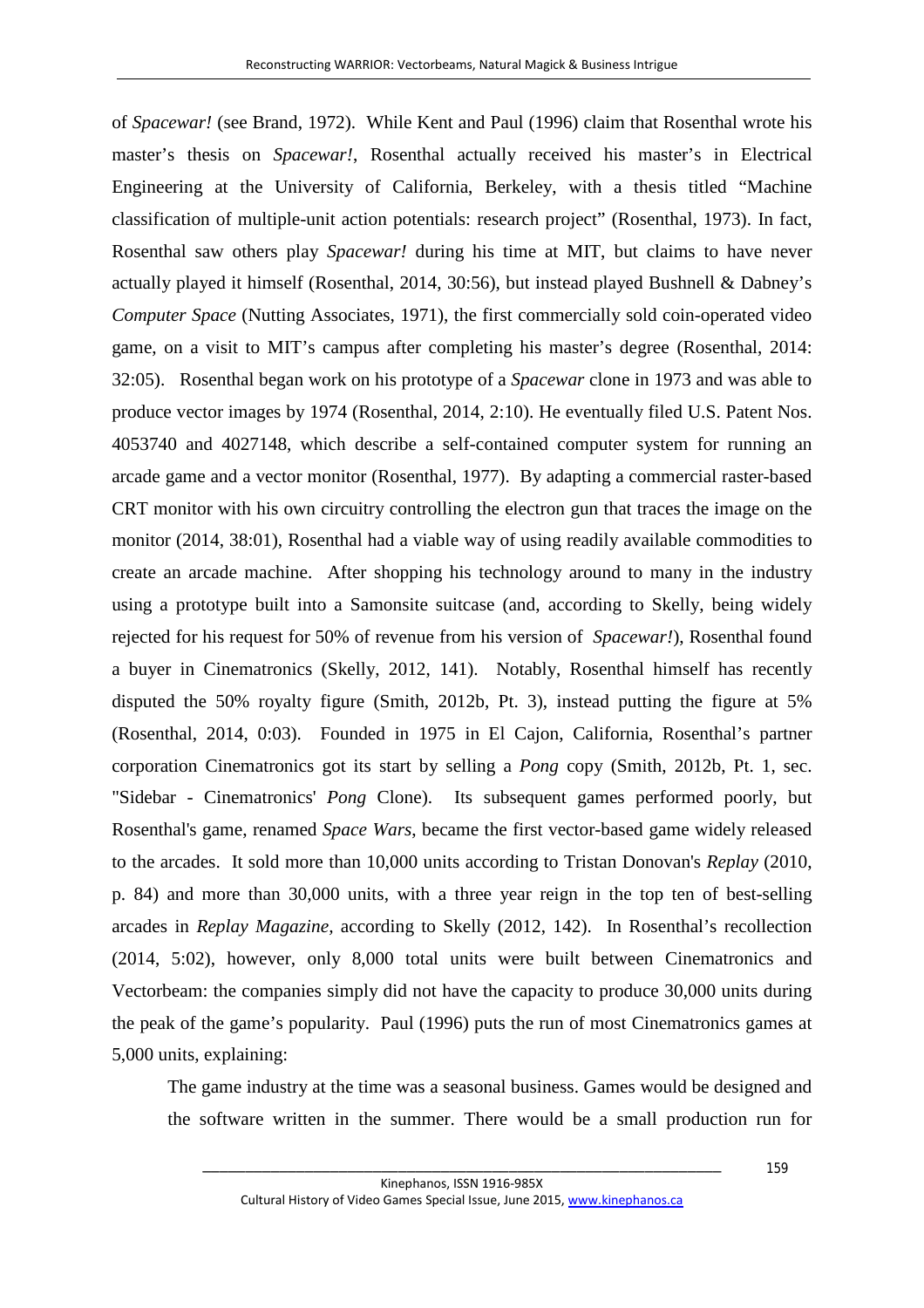samples and trade shows in the fall. Assuming all went well, the distributors would place their orders shortly after the trade show, and they would start making games as fast as they could.

*Warrior*, however, was not published by Cinematronics alone. We turn now to Vectorbeam and its namesake technology.

#### **Vectorbeam: the Company and Platform**

 $\overline{a}$ 

What separates vector display technology, also referred to as X-Y display (for x, y coordinates) and as Quadrascan by Atari, from typical cathode ray tubes in televisions and computer monitors? Using a platform studies approach (Bogost & Montfort, 2009), we can understand the technical affordances and limitations of the hardware and better appreciate the material constraints that shaped *Warrior*'s design. Early video games such as *Spacewar!* and *Tennis for Two* (Higginbotham, 1958) used an X-Y display presented on an oscilloscope, which uses a different technology for generating images on the screen but follows the same coordinate-based principles. Consumer televisions used raster scan technology, which begin firing an electron beam at the phosphors in the top left-hand corner of the screen, then proceed quickly across the row, activating the beam to draw pixels in some segments, before returning to the left-hand side of the screen on the next row, and so forth until the entire screen is traced and the process begins again at the top, thereby completing one "frame" (Rubin, 1998; Montfort & Bogost, 2009a, p. 83). This process happens so rapidly (from twenty-four to thirty times per second in major film and television formats) that the human eye perceives change between multiple frames as movement due to the persistence of human vision and the persistence of illuminated phosphors. An X-Y or vector display, on the other hand, directs the electron beam to any coordinate, turns on the beam, and then moves to any other coordinate, drawing a straight line in between.<sup>[3](#page-10-0)</sup> The vector traces can even be programmed to spend a longer amount of time on one point, thereby increasing the luminance of the image at that point, a technique used in *Asteroids* (Atari, 1980) and its successors. Because the X-Y display system can move freely from point to point, it is not required to break the images it could create into small rectangles known as pixels (or subsequently hold

<span id="page-12-0"></span> $3$  In practice, lines can only be so long; for example, drawing a line from one side of the screen to the other required two connecting lines (Shiels, personal communication).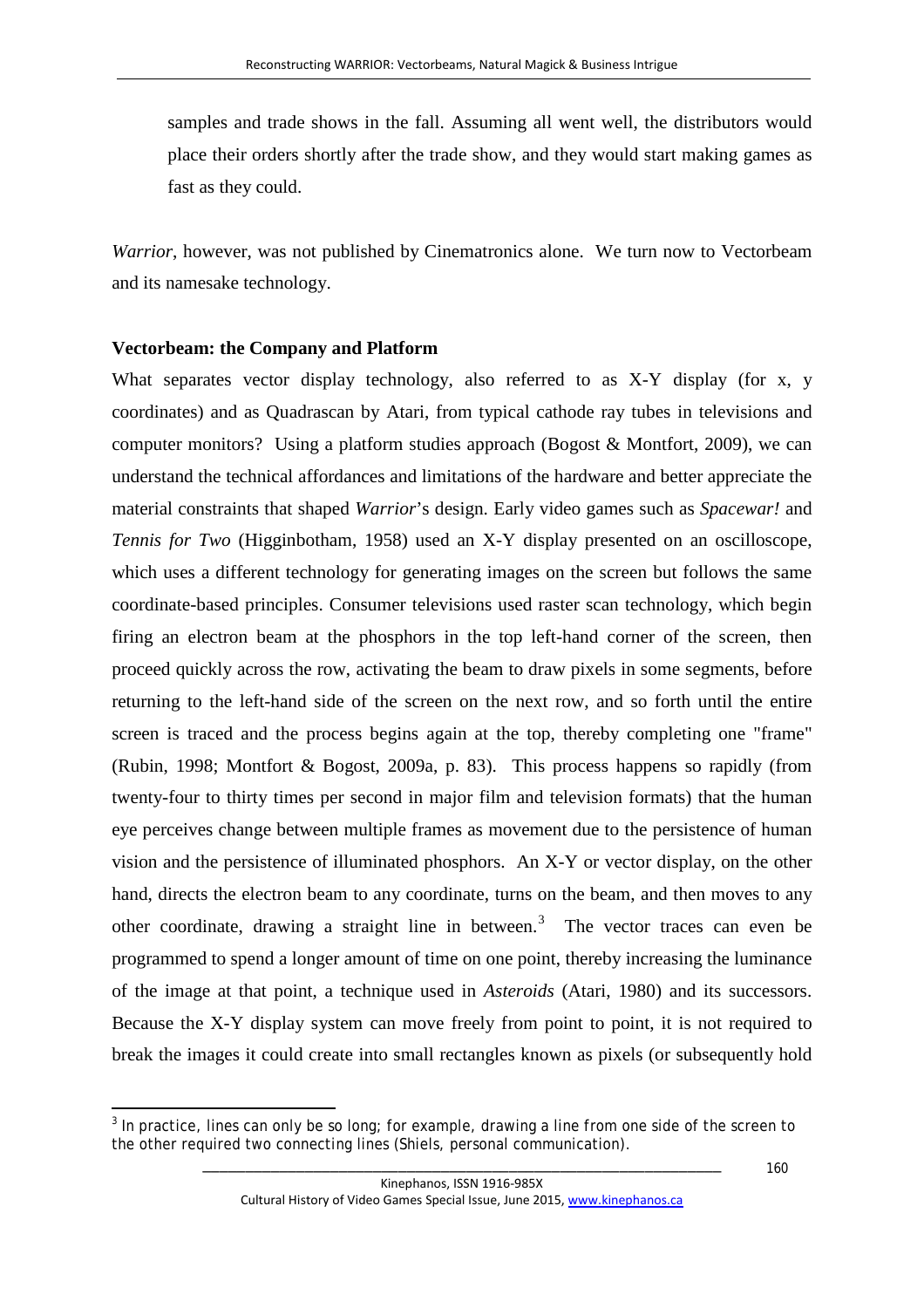information for each of those pixels), and is just as capable of drawing a straight line diagonally as vertically or horizontally. As a consequence, vector-beam displays were capable of much higher levels of resolution than raster displays and can smoothly rotate images, but were capable only of drawing outlines on a black background that could not be "filled in" with color. The Vectorbeam system is also only capable of generating a white light at two levels of intensity, rather than the sixteen colors of a near-contemporary rasterbased game such as *Defender* (Vid Kidz, 1980) (Camper, 2012).<sup>[4](#page-12-0)</sup> Over the long-term, the amount of memory available for storing information for each "frame" increased, as did the density of pixels available on a monitor, allowing raster graphics to dramatically improve.

What do these technological affordances mean for *Warrior*? The higher resolution of the vector display allowed for a much greater level of detail than that available to raster-based games; compare the richly detailed knights of *Warrior* with the blocky protagonist of *Pacman*, for instance. Being able to freely rotate images allows players to engage in combat in three hundred and sixty degrees, with no privileging of the cardinal directions prevalent in other games. We might think again of the four directions of movement built into the level design of *Pac-Man.* On the other hand, the design of the vectorbeam system limits the amount of phosphor that can be illuminated at one time. As a result, vector-based games cannot offer the "filled in" background of later raster games, prompting *Warrior*'s screenprinted background. Limitations on how much can be drawn by the vector in a single cycle may have also prevented Skelly from providing a digital representation of the pits in the middle of the playfield. Without the screen-printed background, *Warrior* is very difficult to play.

Tim Skelly, the designer of *Warrior* as well as many other early games for Cinematronics, joined the company in the fall of 1978—arriving the day after Larry Rosenthal left El Cajon and Cinematronics to start his own company, Vectorbeam, in Union City, California, and took all of the documentation and development hardware required for programming his platform with him (Skelly, 2012, 143). Rosenthal clarified that the development hardware was his personal property, and that he took the instructions on the advice of his lawyer, in the

 $\overline{a}$ 

<span id="page-13-0"></span><sup>4</sup> However, Atari's Color-Quadrascan on games such as *Tempest* (1981) later introduced colorized vector graphics.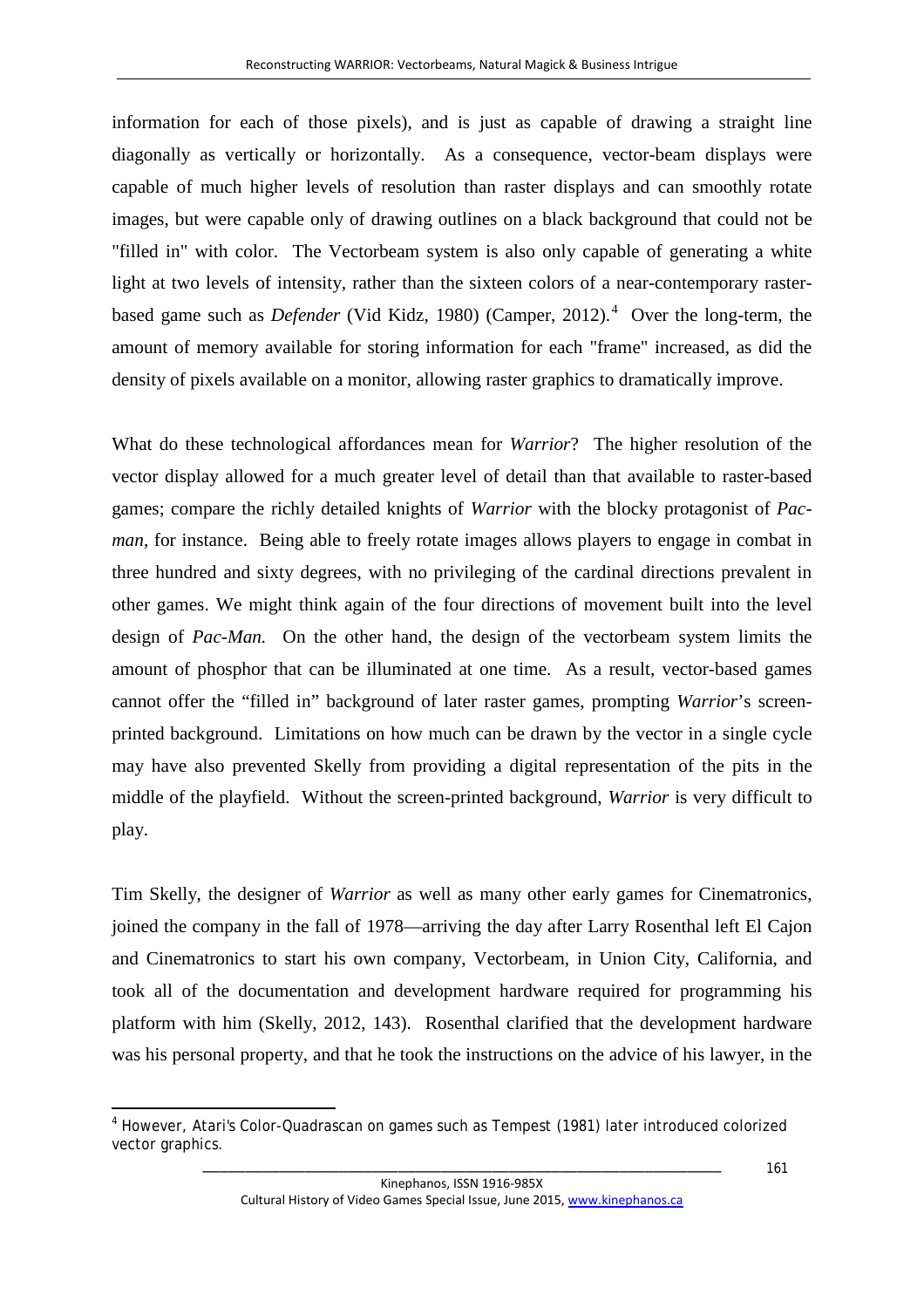words of Rosenthal a "dumb, dumb stupid mistake" and "the one thing I'm not proud of" (2014, 7:28). Given *Space Wars'* success and their previously negotiated right to produce more games based on Rosenthal's hardware, Cinematronics resolved to focus on vector-based games, despite the fact that they had no personnel who knew how to create new programs for the system or the documentation to tell them how to do so. With the assistance of hardware engineers and a copy of the programming manual made by a former technician, Skelly was able to figure out how to program games on the Cinematronics platform, and before designing *Warrior* had completed *Starhawk* (Cinematronics, 1978) and *Sundance*  (Cinematronics, 1979) (Smith, 2012b, Pt. 3). Skelly went on to work in the games industry for several decades with Sega-Gremlin, Gottlieb and Microsoft; during that time, he gave many interviews on his time at Cinematronics and wrote a history that was eventually published (Skelly, 2012). Outside of a few anonymous forum posts and blog comments and an email account from Dan Sunday, Skelly's was the only first-hand account of Cinematronics' history until Larry Rosenthal delivered a lecture on his time at Vectorbeam at California Extreme, a collector's showcase for pinball, video games, and other gaming artifacts, in 2014. As a result, Skelly was also the de-facto source for information about Rosenthal, although the two had met only briefly during Skelly's initial interview.

For *Warrior*, Skelly drew inspiration from the Elric novels of Michael Moorcock, having read them while waiting for programs to compile while working on previous titles (Skelly, 2012, p. 3263). The game was developed over the course of three months (Rothe, n.d.). He seems to have relied on little if any prior art in the field of arcade game design. Skelly, a long-time comic book fan who once interviewed Jack Kirby on his college radio show (*The Daily Northwestern*, 1971), was able to commission Marvel artist Frank Brunner at the San Diego Comic Con to draw the cabinet art and the intricately detailed castle interior that would provide the background (Skelly, 2012, 150). By making the warriors relatively small, Skelly was able to draw a high amount of detail on their figures before having to trigger the "watchdog" circuit, a safety measure implemented by Rosenthal to keep the cathode ray projector from misfiring and damaging the monitor (Skelly, 2012, 152-153). Notably, Atari's failure to correctly implement a watchdog circuit in its later Quadrascan system has been identified as the factor that ultimately killed vector gaming (Rubin, 1998). Given the complexity of the figures, Skelly only had spare vector capacity for representing the score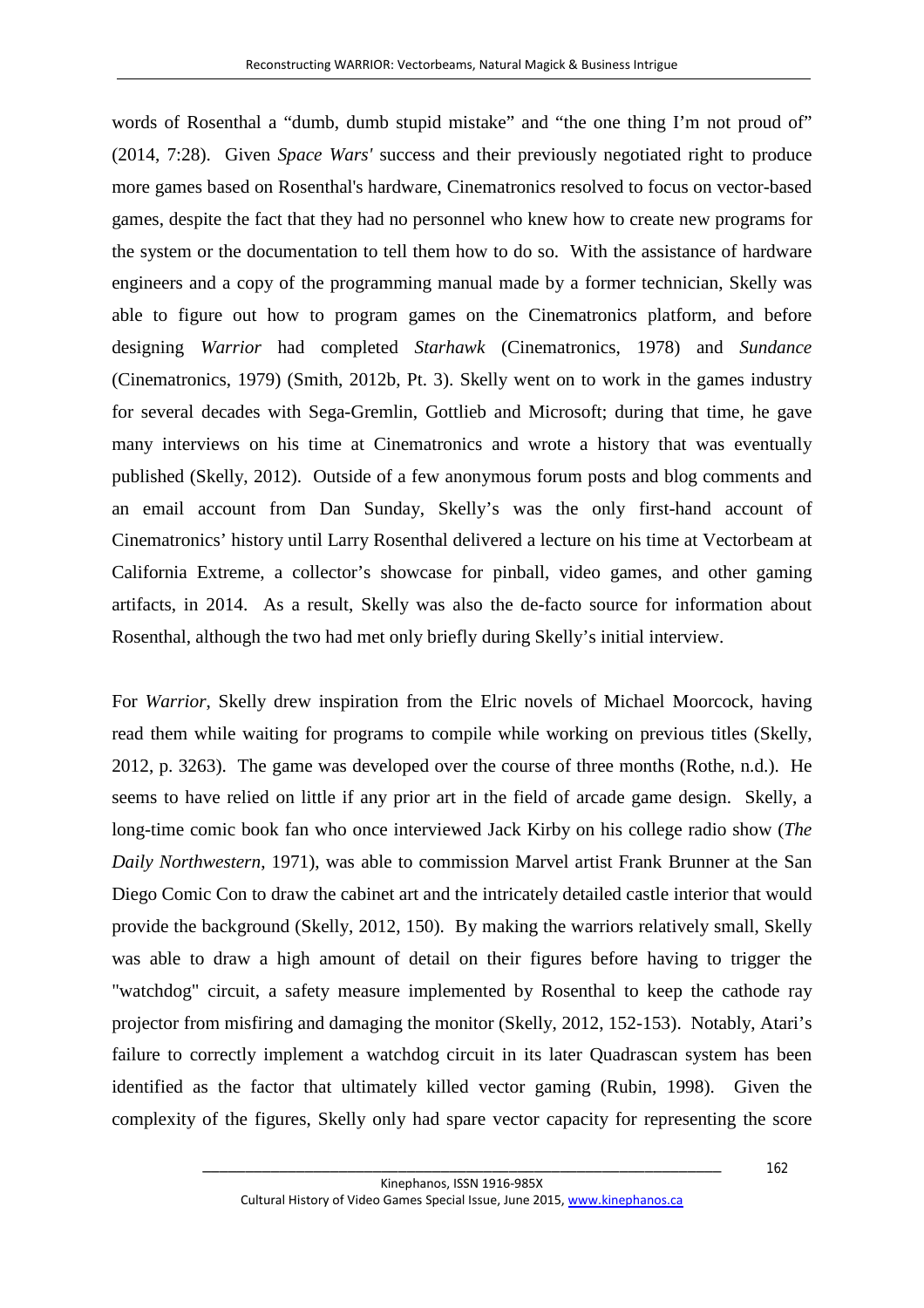and the amount of time left in the game. Luckily, the background would be filled in by the blacklight-lit, hand-drawn art of Frank Brunner.

## **Business Intrigue, On the Market, Conflicting Accounts**

While Tim Skelly was still employed by Cinematronics in El Cajon, workers at the Vectorbeam factory in Union City, California, more than eight hours away by car, built the *Warrior* cabinets in 1979, with screen-printing done by R&N Silkscreening, Inc., in San Jose, California.<sup>[5](#page-13-0)</sup> Frank Brunner lived nearby, and Skelly was present at the Vectorbeam factory only twice (Skelly, 2012, 153). What led Cinematronics to build *Warrior* in the plant of Larry Rosenthal, their one-time business partner and erstwhile competitor?

*Warrior* is the only game that launched with the brand logo "Vectorbeam, A Cinematronics Company." Unfortunately for Larry Rosenthal, not long after leaving Cinematronics, his start-up ran into difficulty. Vectorbeam originally produced a virtually identical version of Cinematronics' *Space Wars,* titled *Space War* (Vectorbeam, 1978), before Rosenthal designed *Speed Freak* (Vectorbeam, 1978) and, with the help of a programmer named Dan Sunday, *Scramble* (Vectorbeam, 1978) (Smith, 2012a). The demand for these games was insufficient to keep the production lines at Vectorbeam active, however, and Tom Stroud and Jim Pierce soon repurchased the company of their prodigal programmer (Skelly, 2012, 152) for "a substantial amount of cash" ("Vectorbeam Snapped Up by Exidy," 1979, p. 66) along with the patents underlying the Vectorbeam technology (Smith, 2012b, Pt. 3). Rosenthal's liabilities to the Internal Revenue Service and the demands of payroll at Vectorbeam were consuming his royalties from the Vectorbeam patents, and he was worried about getting in over his head, motivating the sale (Rosenthal, 2014, 19:54). With a new production facility in Union City, CA, Cinematronics moved production of *Warrior* to the Vectorbeam factory under the direction of Tommy Stroud, Jr. *Warrior* would be the only game Cinematronics made in Union City; despite a claim by Skelly to the contrary (2012, 156), contemporary media reports indicate that the Vectorbeam factory was not shuttered by Cinematronics, but purchased by Exidy, ("Vectorbeam Snapped Up by Exidy," 1979; "Exidy Buys Vectorbeam," 1979, p. 6) which also bought the rights to *Tailgunner II.* Dan Sunday, a

<span id="page-15-0"></span> $\overline{a}$  $5$  The company's participation is documented on the bottom right hand corner of the arcade machine's front bezel.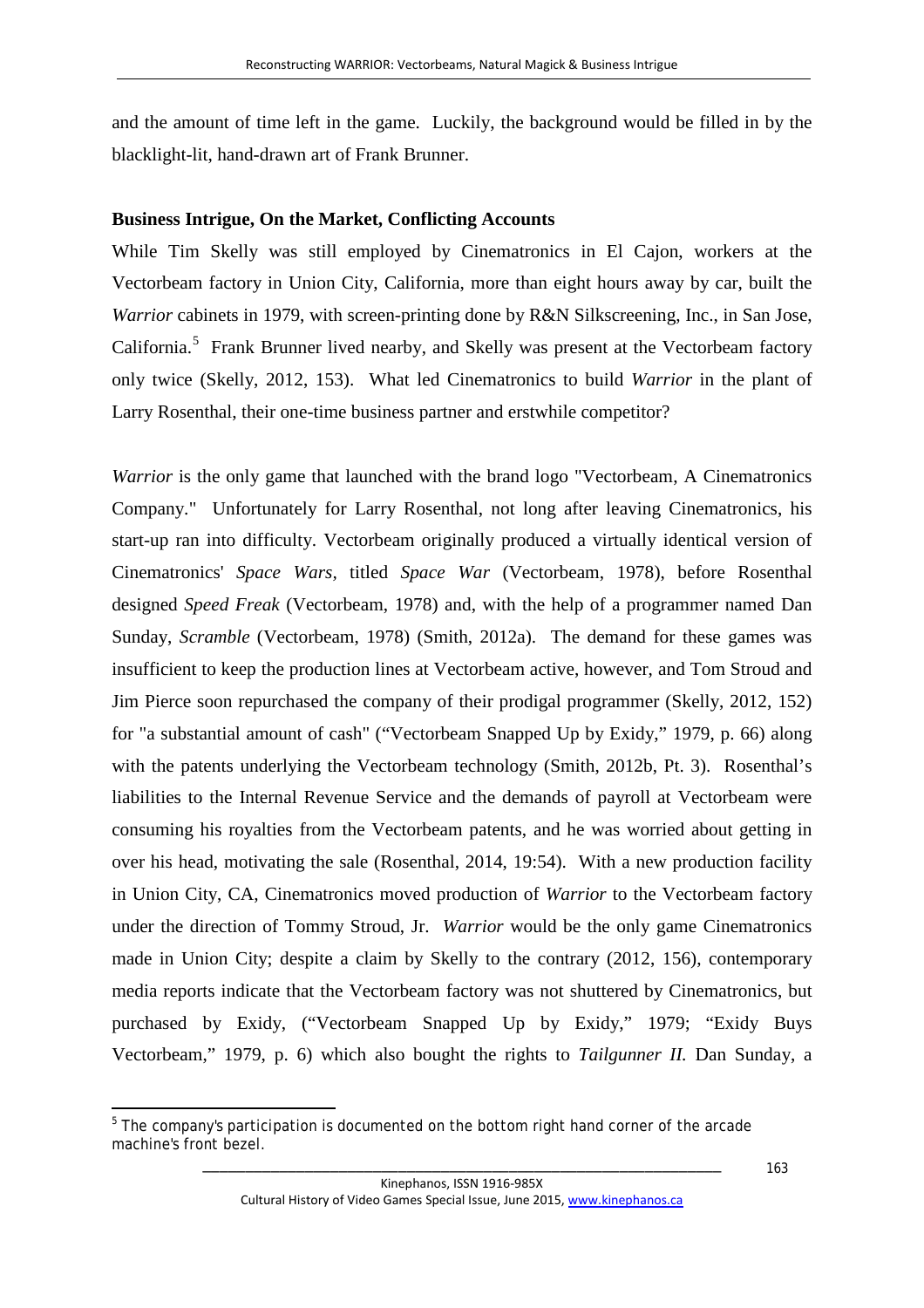programmer who worked with Rosenthal at Vectorbeam, also confirms Vectorbeam's sale (Moore, 1999). An article in *Replay Magazine* claims that Exidy took over while *Warrior* was still being produced, and that Exidy marketed *Warrior* for a period of time ("Exidy Buys Vectorbeam," 1979), a claim that other sources did not verify.

Rosenthal's appearance at California Extreme in 2014 introduced more complexity and depth to the narrative established in the 1990s and 2000s. His lecture has a fascinating rhetorical frame: Rosenthal stands on stage, reading excerpts from Skelly's accounts over the years, Smith's "The Ultimate (So Far) History of Cinematronics/Vectorbeam" and other articles, offering his light-hearted corrections, significantly re-shaping the historical record of Vectorbeam and Cinematronics. He also presents a pivotal artifact, the original prototype of his vector display system, built into a Samsonsite suitcase, as a mute testimony to his authenticity. At one point he reads from a highlighted print-out, "Rosenthal left the game industry, never to be heard from again…" before looking up at the audience and adding, "I guess, until today!" cuing applause from his audience (2014, 8:25). His appearance adds considerable depth to our knowledge of Vectorbeam and Cinematronics, although Rosenthal had nothing to say about *Warrior* and seemed to have little interest or knowledge of games developed for his system after he left the industry.

While *Warrior* was developed at Cinematronics by Skelly, a Cinematronics employee, in the manual that shipped with the cabinet, Cinematronics goes unmentioned—*Warrior* is referred to exclusively as a Vectorbeam game (*Warrior Operation and Maintenance Manual*, 1979). While Skelly writes that he "designed all of the game cabinets and hired the artists to execute the cabinet art" (Skelly, 2012, 140), he attributes the craftsmanship of the *Warrior* cabinet to Tommy Stroud, the son of Cinematronics' owner, Tom "Papa" Stroud (Skelly, 2012, 151). Released in September of 1979, [6](#page-15-0) *Warrior* was likely priced at around \$2,000 when sold to a distributor (Skelly, 2012, 142), the equivalent of \$6,433 in 2013, according to the U.S. Bureau of Labor Statistics inflation calculator. To put that price into perspective, an operator around *Warrior*'s release taking a fifty-percent split of revenue from the game, a common

 $\overline{a}$ <sup>6</sup> Some sources claim October 1979 as the game's release date, such as the Arcade History website. See<http://www.arcade-history.com/?n=warrior&page=detail&id=3144> Earlier information from the mid-90s, such as Ozdemir (1994) and the digital copies of the assembly code of the game available on the internet claim the game was released and copyrighted in 1978.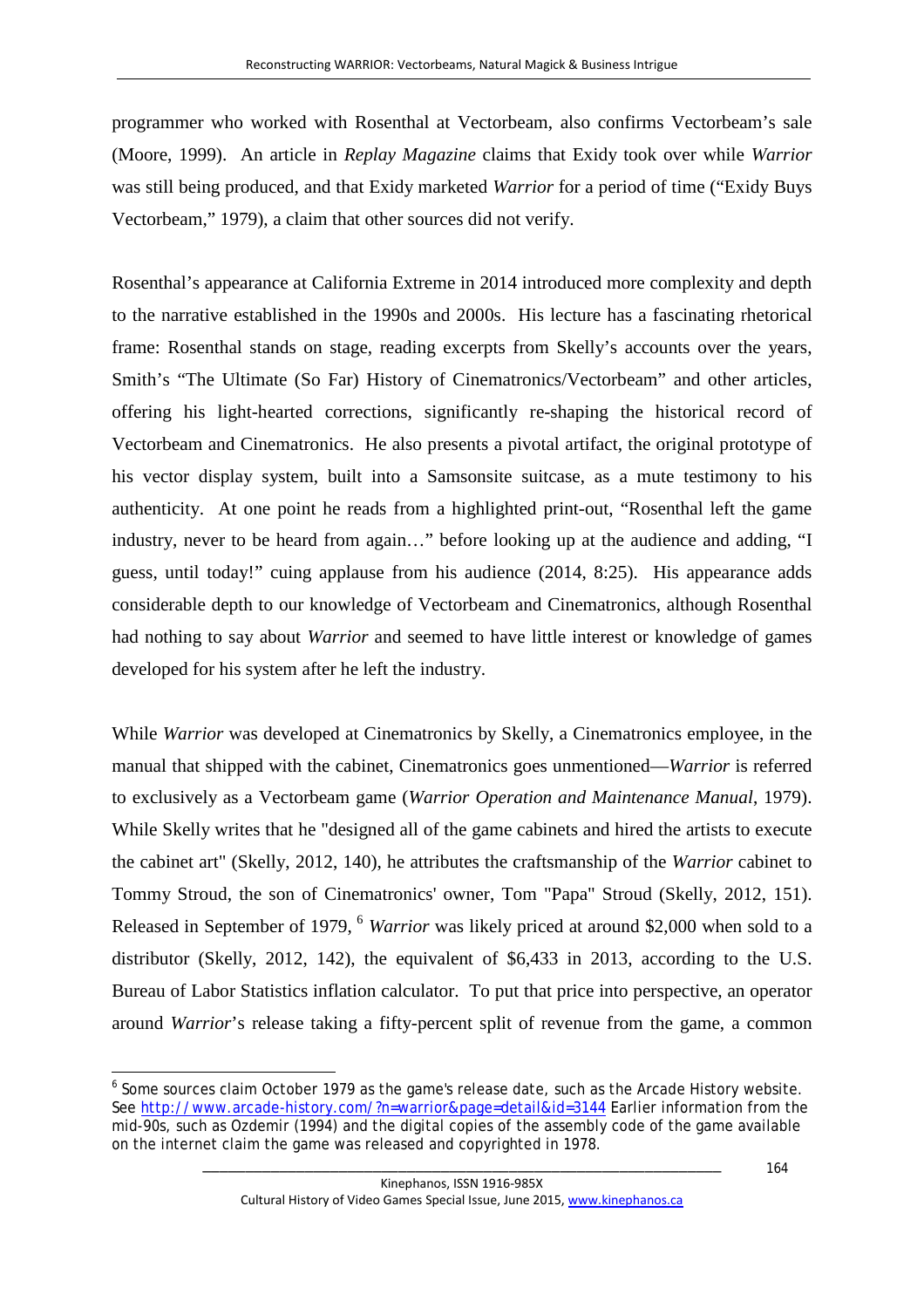arrangement between distributors and arcade owners, would need players to sink \$4,000 dollars, the equivalent of 16,000 quarters, or at 30-120 seconds per game, about 134 to 534 hours of playtime for *Warrior* to break even at \$2,000. Distributors doubtlessly marked up the game considerably to turn a profit, increasing the preceding figures by anywhere from ten to thirty percent.

#### **The Collected** *Warrior:* **Preservation and the Grail Game**

In 2008, gaming website IGN claimed there was only one known working *Warrior* cabinet (Fahs, 2008). The most popular registry of classic arcade games as of 2013, The Killer List of Video Games (KLOV), maintained by the Internet Arcade Museum and populated with information volunteered by members of the Vintage/(Video) Arcade Preservation Society, records six known working instances of the game, all located in the U.S. Based on the information provided in the database, this listing does not include the aforementioned machine at Pinball Pete's, a fully restored cabinet working as of 2006 in the UK (Edge staff, 2006), a unit in storage in Wisconsin owned by a dealer known as "Pac-man Pat" (personal correspondence with Dino Manzella, November 18th, 2013), the instance owned by Manzella discussed below, and the archival instance of the game held by the International Center for the History of the Electronic Game at the Strong National Museum of Play. The Strong currently holds a working *Warrior* machine as part of its archive, making it available to researchers and rotating in through public exhibitions. The Strong last made its copy of *Warrior* available to the public in the summer of 2013 as part of its Boardwalk Arcade Exhibit (Saucier, 2013). According to their archive listing, the Strong's unit was purchased as an acquisition from the Videotopia collection, a traveling exhibit of vintage arcade machines. Parts are a particular concern for the ongoing preservation of *Warrior*: vector monitors are relatively rare, have not been produced in decades, and are repaired by very few technicians. The joysticks for the game were custom-made by Cinematronics (Skelly, 1999) and replacements are very difficult to find. Furthermore, the internal electronics in many Cinematronics and Vectorbeam games have begun to fail. Mike Shostak, doing business as Cinelabs (www.cinelabs.com), announced plans to create new electronics and a multigame board (i.e. many games on a single chip) for all Cinematronics titles some time in the early 2000s; his website has not been updated since 2006. Vector Labs (vector-labs.com) reproduces multigame boards for color titles, but has not yet reproduced monochrome games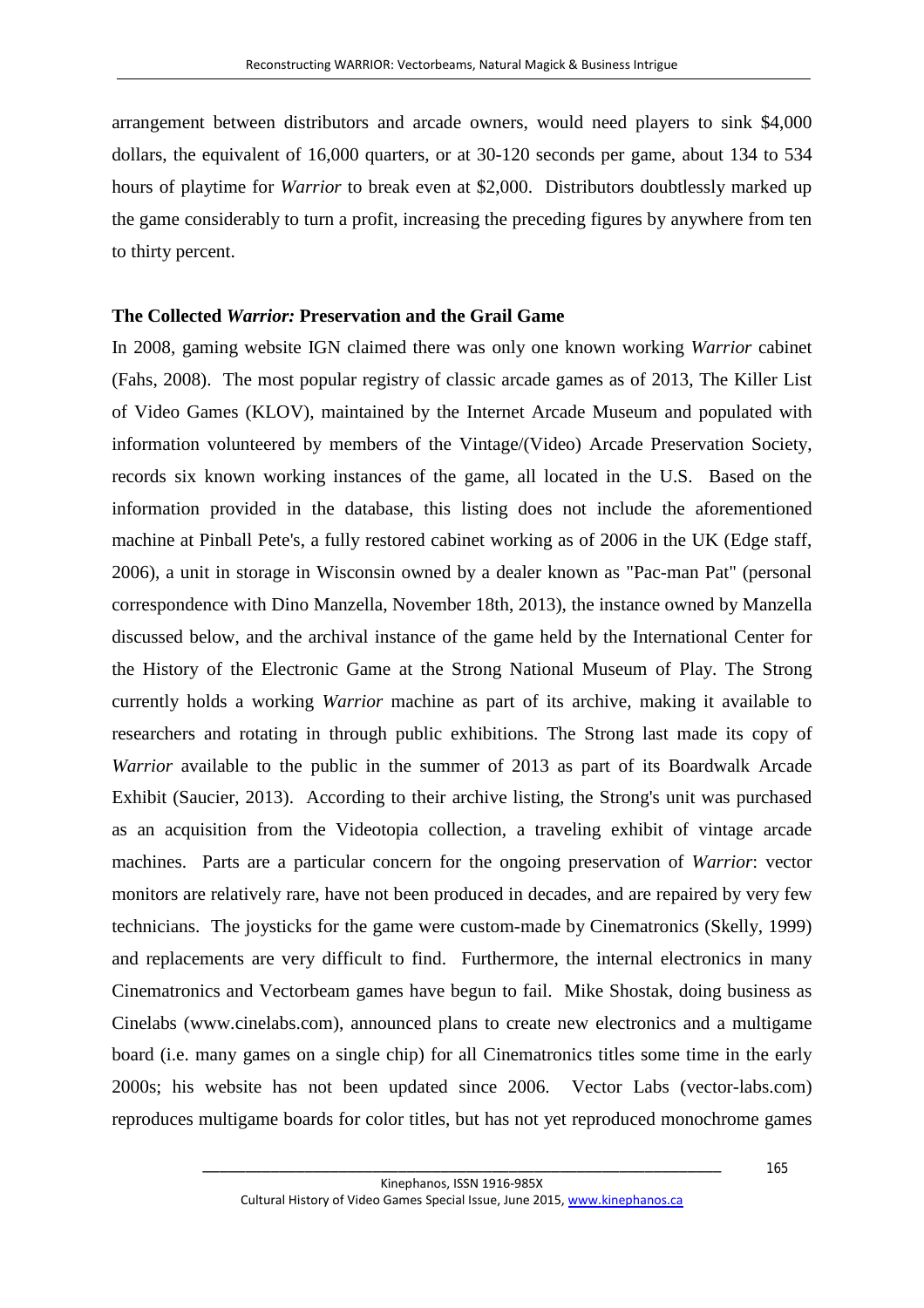like *Warrior.* Timothy Shiels is currently in the process of reproducing *Warrior* sound boards. Given the fragility of its components and the finite supply of viable replacements, *Warrior*'s continued existence as a playable game, even in the archive, is extremely uncertain. While parts are still available, however, the upkeep of vector games is also an opportunity for their devotees to understand them more deeply in the process of maintenance and rebuilding.

Due to its scarcity and desirability, *Warrior* is sometimes referred to among collectors as a "grail game," a game so difficult to find and so desired that it is compared to the Arthurian holy grail, on the Vintage Arcade Preservation Society (VAPS) community forums. VAPS members often list their grail games, discuss their "quest" to find them, and debate the most sought after games (and whether they are worth the trouble). In 2011, VAPS member "djw90" asked how many others were interested in reproducing the game and three other users indicated their interest ("Reproduction Warrior cabs," 2011). In a thread on hard-tofind arcade machines, one VAPS member, "lintzgm" revealed that he had been searching for a *Warrior* machine for fifteen years (2012). While researching this article, I came across various posts by another collector interested in a reproduction, Dino Manzella. When I first contacted him in 2013 (personal correspondence), Manzella was trying to gain first-hand access to a *Warrior* machine so that he could take measurements and photographs necessary to create a reproduction of the arcade cabinet with a modified version of the game code (discussed further below). After more than a year of searching for the game online, he was able to purchase the machine from a Canadian collector in late September of 2014, for a little more than \$5,000 including shipping. While *Warrior* is a valuable and rare arcade cabinet in the collecting community, it has ultimately depreciated in value from its original price of \$2,000 in 1979 after adjusting for inflation, losing approximately 20% of its value from its original sale price. It is vital for scholars to keep in mind that arcade games which now sell for a few hundred dollars were much more expensive when they were new products intended as a durable capital good for amusement operators, far out of reach of the vast majority of players.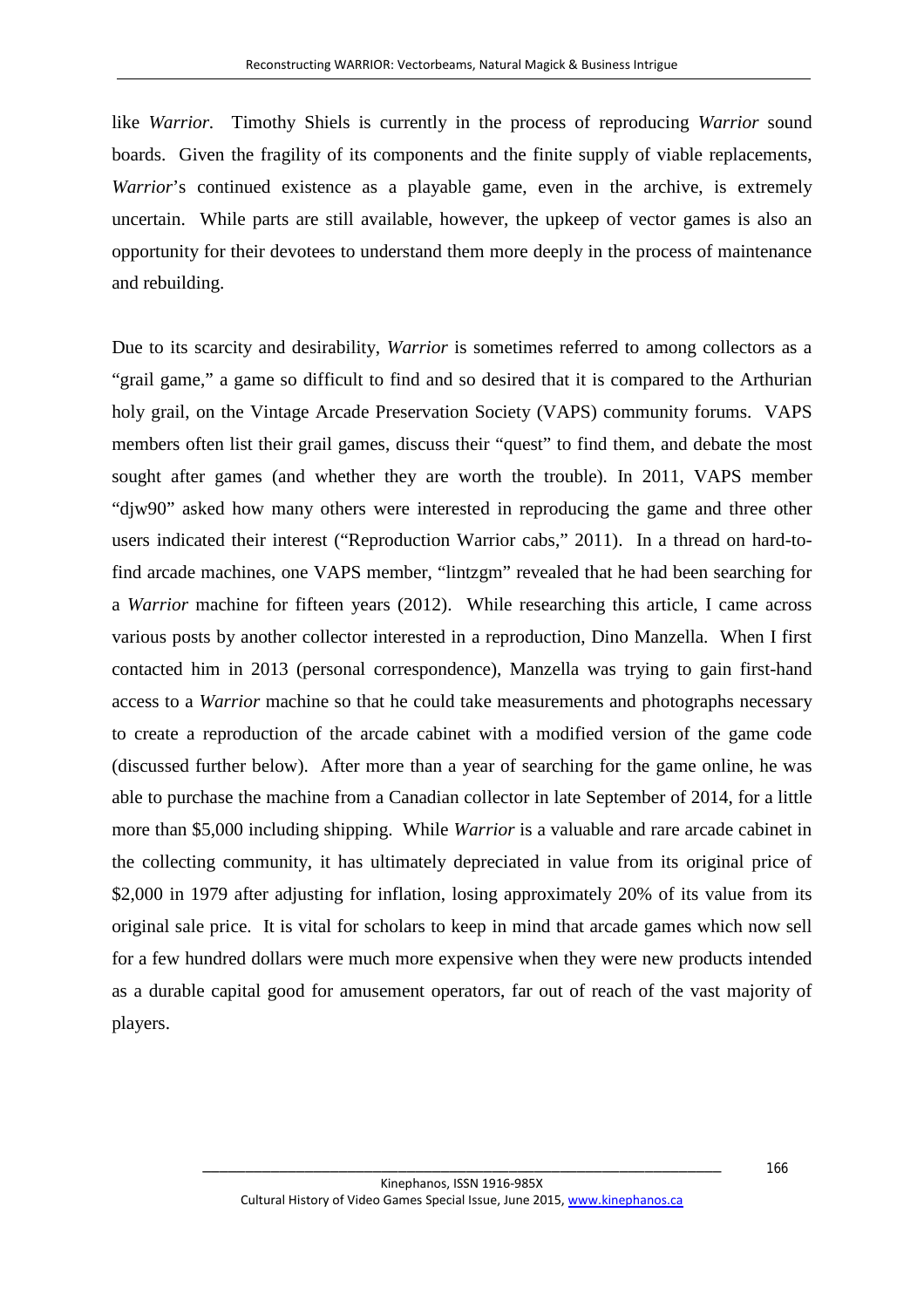## **Novelty & History:** *Warrior* **as First Fighting Game?**

Sources before 2009 list *Warrior* as the first one-on-one fighting game (Cody, 2000; Wolf, 2007; Fahs, 2008; Green, n.d.). Some acknowledge precursors, but give *Warrior* a pass on a technicality: "some early boxing games like *Heavyweight Champ* and Atari's *Boxing* that could be seen as brawlers, but never had the fight been taken out of the sports arena" (Fahs, 2008, sec. Fighters Get Medieval). Skelly himself notes that the game was long considered the first one-on-one fighting game, and that an anonymous editor corrected the record on Wikipedia, crediting *Heavyweight Champ* (Sega, 1976) as the first fighting game with a link to the Killer List of Videogames on April  $10<sup>th</sup>$ , 2007. Previous scholars and historians seem to have overlooked a much more pertinent game to the first fighting game debate which is immune to the caveats of distinctions between "fighting" games and "sports" titles, an early black and white arcade game called *Knights in Armor* (Project Service Engineering, 1976) which allowed two players to each control the sword and shield of a black knight and a white knight jousting. No working copy of the game is listed on KLOV, and little information is available (see gregf, 2012). It is difficult to pinpoint which was released first in 1976 between *Heavyweight Champ* and *Knights in Armor*, as the month of release has not been published for either game; *Knights in Armor* was at least advertised in the May issue of *Play Meter* (1976).

## **Three Moments of Rebirth**

Beyond its original arcade incarnation, there are at least three recreations of *Warrior*: the emulation of the game to run on modern Intel-based processors, a port released for the Vectrex, a home console with a built-in vector monitor, and an ongoing effort to reconstruct *Warrior* as an arcade game with a modified control scheme. All three projects demonstrate that *Warrrior* has a lifespan beyond its original materiality.

In the late 1990s, programmer Zonn Moore developed an emulation of the Cinematronics platform, allowing the recreation of the vector-monitor portion of the game on modern computing hardware. Released in 1997, the emulator was a verification of Moore's reverse engineering of the Cinematronics CPU and programming system; he finished documenting the platform in 2000, providing programmers with everything they need to understand a title's decompiled code, modify existing code, or create their own titles for the hardware. Of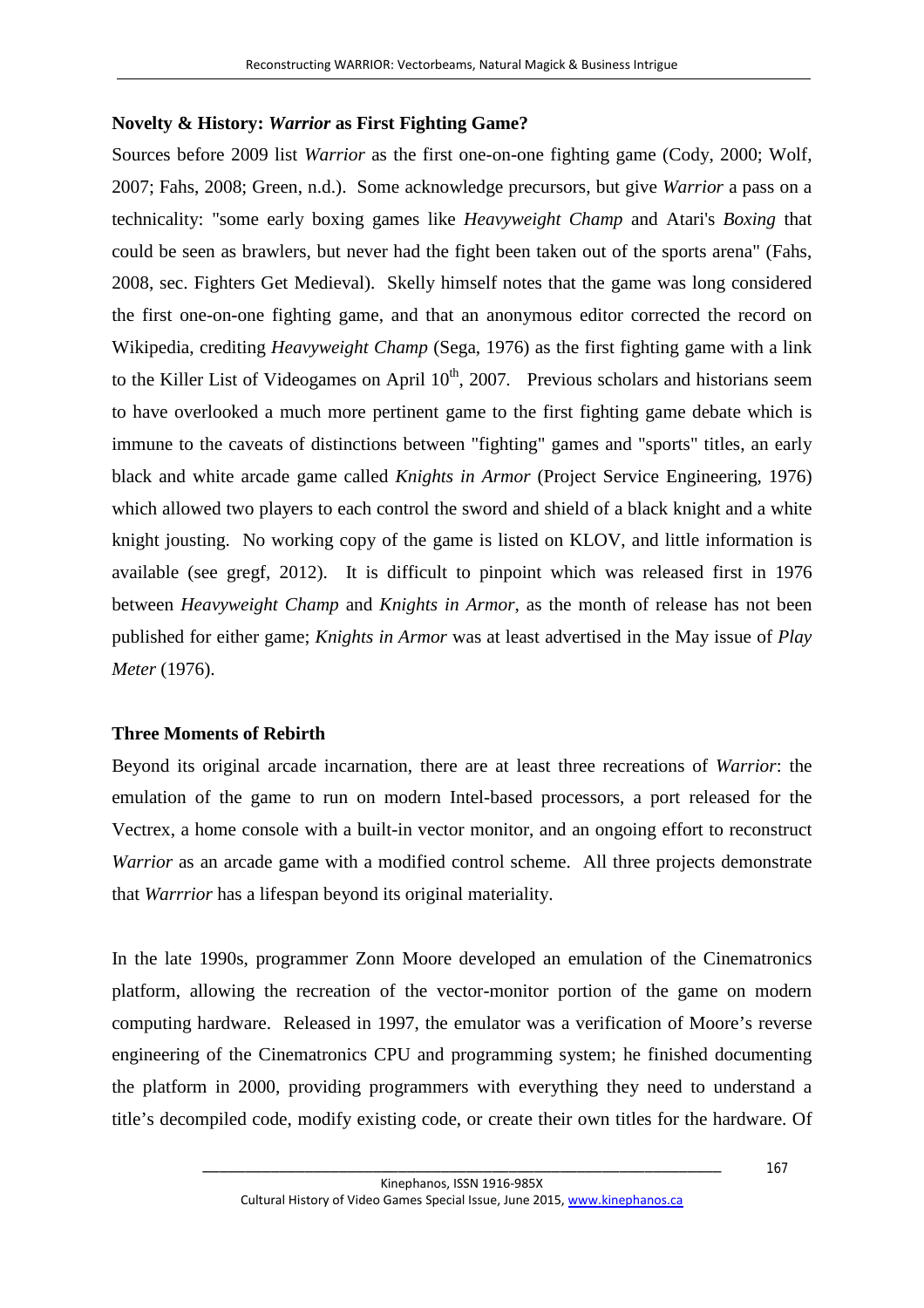course, only the vectors are emulated, meaning that *Warrior* is very difficult if not impossible to play as intended, as the two infinite pits in the middle of the combat arena are not visible. Aaron Giles, a major contributor to the *MAME* project, added support for the Cinematronics Vector System and *Warrior* in 1999 (MAME 0.35b6, 1999). MAME can render a raster background below the vector image, making the game much more playable. In any case, the vectors are given a pixelated appearance inconsistent with the smooth lines of the original hardware as they are rendered on low-resolution raster emulators. The only video readily available on YouTube of *Warrior* at the time of this publication is an emulated version with a raster background, and the description does not indicate it is emulated; many who watch the video likely have little idea of how different the original game appears.



**Figure 5 - screenshot of emulation by thedoteaters.com**

Emulation is always a selective recreation of the original game, with many of the material characteristics of a game impossible to convey in the medium of another computer. This is an especially acute problem with *Warrior* because it uses a fundamentally different digital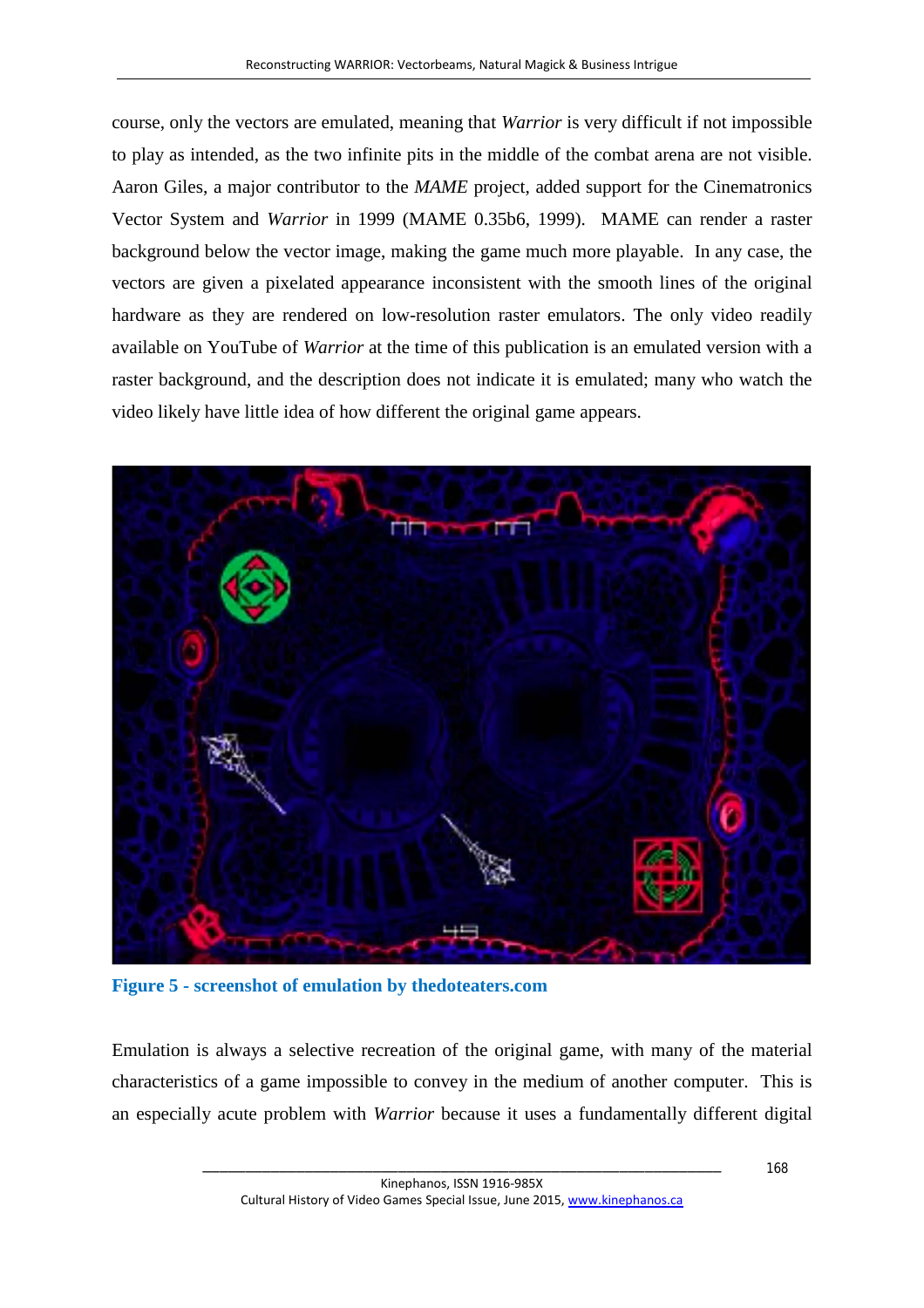display technology and an analog display. On the other hand, displays such as Apple's Retina for the iPhone offer such high pixel density that they offer an opportunity for once again making the pixel invisible; they could in turn provide a somewhat more faithful rendering of *Warrior*.

*Warrior* has also been ported to another system: the Vectrex, the only vector-based home console ever released. The Vectrex was released in 1982 by General Consumer Electronics (later bought by board game juggernaut Milton Bradley) that used a built-in 9-inch vector monitor display and a cartridge system to store games, many of which were licensed from Cinematronics (Barton & Loguidice, 2007). Like the Cinematronics/Vectorbeam cabinets, it had a monochrome monitor; transparent plastic overlays came with each game, fulfilling a similar purpose to Warrior's half-silvered mirror. *Warrior,* however, was not developed for the system when it was still being marketed. Many "homebrew" games, usually created by independent amateur developers who make cartridges to run on original hardware, have been released for the system, beginning in the mid-1990s and continuing to the present day. Homebrew developer George Pelonis, doing business as Fury Unlimited, announced a limited edition of 100 *WARRIOR 2012* cartridges in 2011 for \$65, touting features such as a singleplayer mode, a new custom overlay and several new character models. Due to demand, that run was later increased to 150 copies. However, production of the game was troubled; searching for the game online reveals sometimes acrimonious forum threads and discussions about delays, problems with the complexity of the programming and printing errors with the overlays. Some pre-orders were apparently still unfilled in late 2014. Due to these difficulties, *Warrior*'s Vectrex remake may be as rare as its arcade forebear.

As discussed above, Dino Manzella read that Skelly originally intended *Warrior* to have a "dual-stick" control scheme on Wikipedia, with movement and sword movements controlled both independently and simultaneously. Skelly himself stated that he tested a version with two joysticks, but "the task was like rubbing your stomach and patting your head at the same time" for playtesters (2012, 150)—arcade players at the time had never encountered dualstick controls allowing motion and aiming at the same time, a technique popularized by *Robotron 2084*. He began posting on forums like VAPS, looking to acquire a machine and evaluate the difficulty of modifying *Warrior* to allow simultaneous controls. He contacted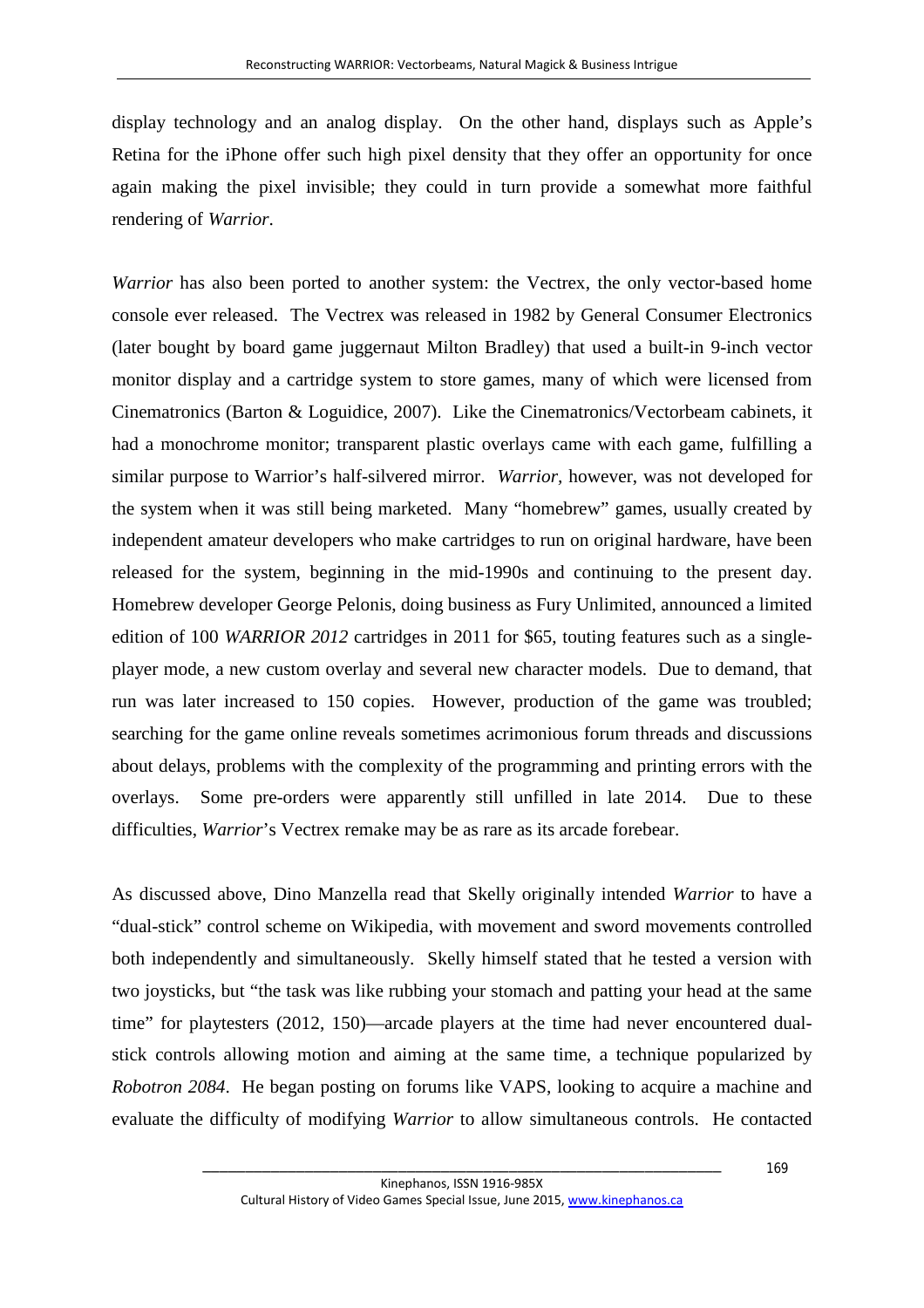Timothy Shiels, creator of the website Outerworld Arcade, who had begun documenting *Warrior'*s code in 2010. Shiels (2014) discovered evidence in the code that suggested it was originally intended for four joysticks, and eventually released a modified game file playable through MAME (Multiple Arcade Machine Emulator). (As discussed in the beginning of this article, Shiels also discovered that *Warrior'*s collision system attempted to recreate the effect of "armor" on a knight by requiring a sword to be moving at a certain velocity to kill an opponent). Manzella still plans to clone the *Warrior* arcade cabinet for the modified version of the game and this project is ongoing. Manzella and Shiels' effort is a small-scale analog to the current efforts of fans to create their own patches, updates and servers for discontinued titles.

While *Warrior* and many games of its era may no longer be playable in the coming decades, these moments of recreation demonstrate that the essence of a game's design may well outlast its physical incarnation, provided sufficiently dedicated fans take on this task. Of course, the legality of any of these adaptations is unclear: a vigorous defense of the *Warrior* IP may very well have made these efforts at reconstruction infeasible.

## **Conclusion: The Bit-Rot of Game History**

Many questions remain about *Warrior*'s past and future*.* Ownership of the legal rights to *Warrior* is uncertain. In 1997, Tim Skelly signed over the rights to all of his games for Cinematronics to Williams/WMS Industries (Skelly, 2012, 164), which left the electronic game market the next year and was sold to Scientific Games Corp. in January of 2013 (Palmeri, 2013). As vector monitors continue to be lost to the passage of time and inevitable attrition, and as no new vector monitors have been produced for many years, the long-term options for keeping *Warrior* operational, even in the archive, remain similarly murky. Despite the wealth of information on *Warrior* recorded by fans and its creators, basic information like the number of cabinets manufactured or its exact selling price has eluded the author.

While this article tries to sort through conflicting accounts of the history of *Warrior*, many sources of information remain inaccessible. Like most video game histories, this account still privileges the contribution of the game designer, Tim Skelly—much remains to be learned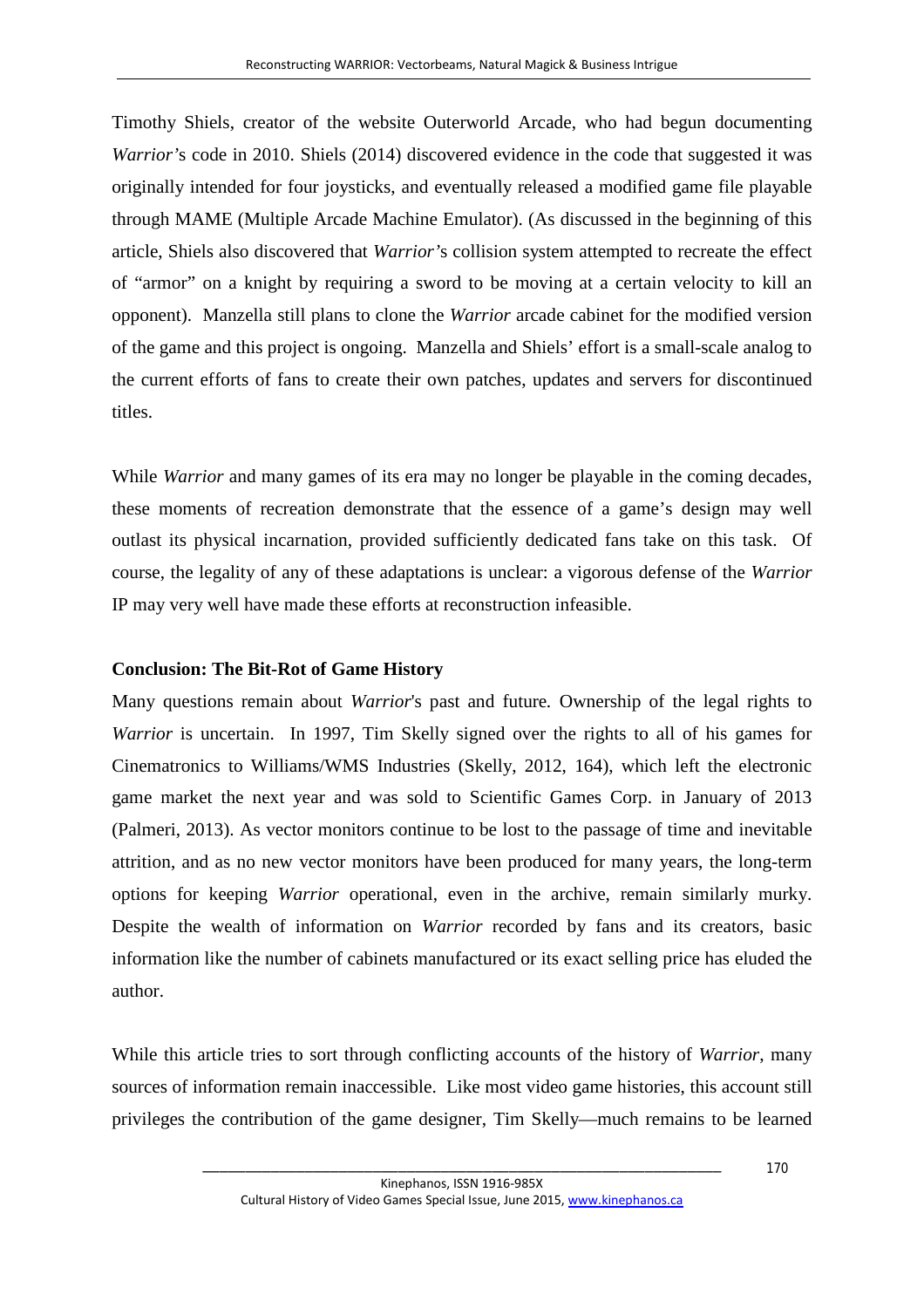from the perspectives of those who prototyped the *Warrior* cabinet like Tommy Stroud, the Vectorbeam employees who built the machines, the distributors who sold them, the arcade operators who bought them and the technicians that repaired them. Keith Smith, who blogs as *The Golden Age Arcade Historian*, has an unpublished book manuscript on Cinematronics that was put on hold after he was unable to locate several key members of the company. The publication of those interviews would represent a major contribution to the history of Cinematronics and *Warrior.*

As Guins' *Game After* (2014) establishes, the material preservation of early electronic game history has reached a critical point. The struggles to maintain vector monitors in use in *Warrior* and other vector games foreshadow the broader upcoming struggles of the vast majority of games developed for the once-dominant raster-based CRTs. There are still broad lacunae in the larger study of games during this period, with information about managers, operators, assembly workers, and repair personnel mostly uncollected. Similar gaps exist in ethnographic accounts of the arcades and barrooms that hosted early game systems, and the enthusiast press and industry-oriented publications are unevenly archived at best, even at specialist libraries such as the Strong's Brian Sutton-Smith collection. Singular accounts of what happened at the creation of a game are particularly troublesome: as the emergence of Rosenthal's talk demonstrates, history is often written by those who have maintained a connection to the games industry, rather than those with the broadest perspective on the topic. The paratexts of the game industry also have an afterlife, and the material remains of a game production and consumption culture have become increasingly scarce and difficult to find.

Perhaps the public history of *Warrior* is not yet complete. Intrepid collectors, operators and fans might yet bring its hum and ghostly combination of analog and digital forms back to the arcade floor. However, it is difficult to imagine that any amount of fan interest will be able to revive the industrial processes necessary to recreate the constitutive elements of the vector monitor, however. Ultimately, *Warrior* prompts game scholars and fans to consider the mortality of a still-young medium.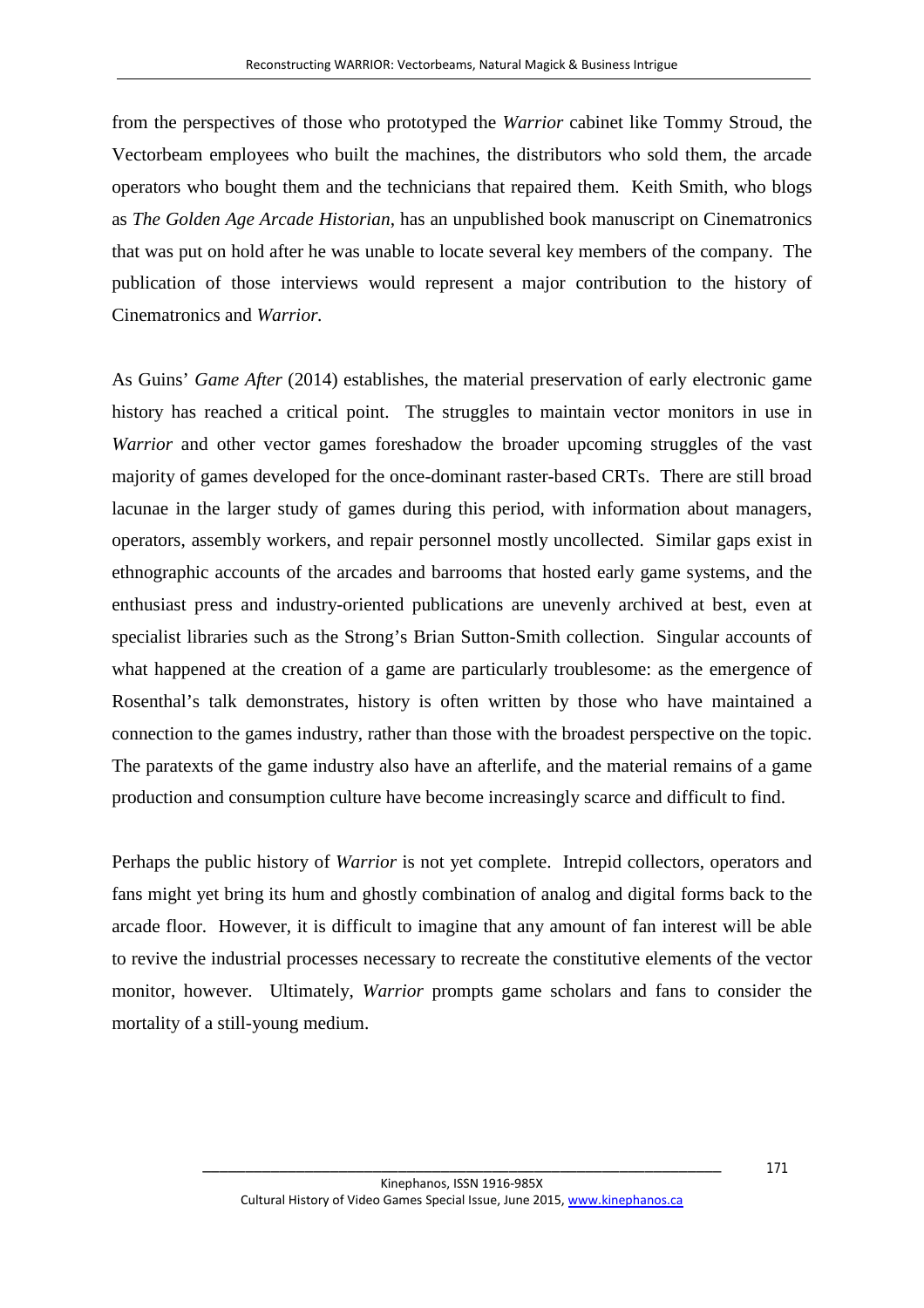#### **Acknowledgments**

The author would like to thank the work of the collectors, enthusiasts and scholars who have preserved information about *Warrior.* Furthermore, Dino Manzella, Timothy Shiels, Kevin Steele, the Strong National Museum of Play, Jeremy Saucier, Jon-Paul Dyson, the librarians at the International Center on the History of Electronic Games, Mark Inman, Mike Reynolds of Pinball Pete's, Nick Merrill, Jennifer Light & the Fall 2013 section of History of Information and Communication Technologies at Northwestern University, and MJ Scheer merit special thanks for their assistance in various aspects of researching and revising this manuscript. The anonymous reviewers and editors of *Kinephanos* have also been an indispensable help. I am grateful for their work.

This article is dedicated to my fellow Wildcat, Tim Skelly.

#### **References**

Advertisement for *Knights in Armor.* (1976, May). *Play Meter*, 2(5).

Baer, R. H. (2005). *Videogames: in the beginning*. Springfield, NJ: Rolenta Press.

- Barton, M. & Loguidice, B. "A History of Gaming Platforms: The Vectrex." *Gamasutra.com* http://www.gamasutra.com/view/feature/131526/a\_history\_of\_gaming\_platforms\_the \_.php?page=3
- Bogost, I., & Montfort, N. (2007). Platform Studies: Computing and Creativity on the VCS, MPC and Wii. In *Proceedings of the Digital Arts and Culture Conference.* Melbourne, Australia.
- Bogost, I., & Montfort, N. (2009). Platform Studies: Frequently Questioned Answers. *Digital Arts and Culture 2009*. Retrieved from http://escholarship.org/uc/item/01r0k9br#page-1
- Brand, S. (1972, December 7). Spacewar: Fanatic Life and Symbolic Death Among the Computer Bums. *Rolling Stone*.
- Brooker, J. (2007). "The Polytechnic Ghost." *Early Popular Visual Culture.* 5:2, 189-206.
- Bristow, S. D. (1977). "The History of Video Games." *Consumer Electronics, IEEE Transactions on*, (1), 58–68.
- Burnham, V., & Baer, R. H. (2001). *Supercade: a visual history of the videogame age, 1971- 1984*. Cambridge, Mass.: MIT Press.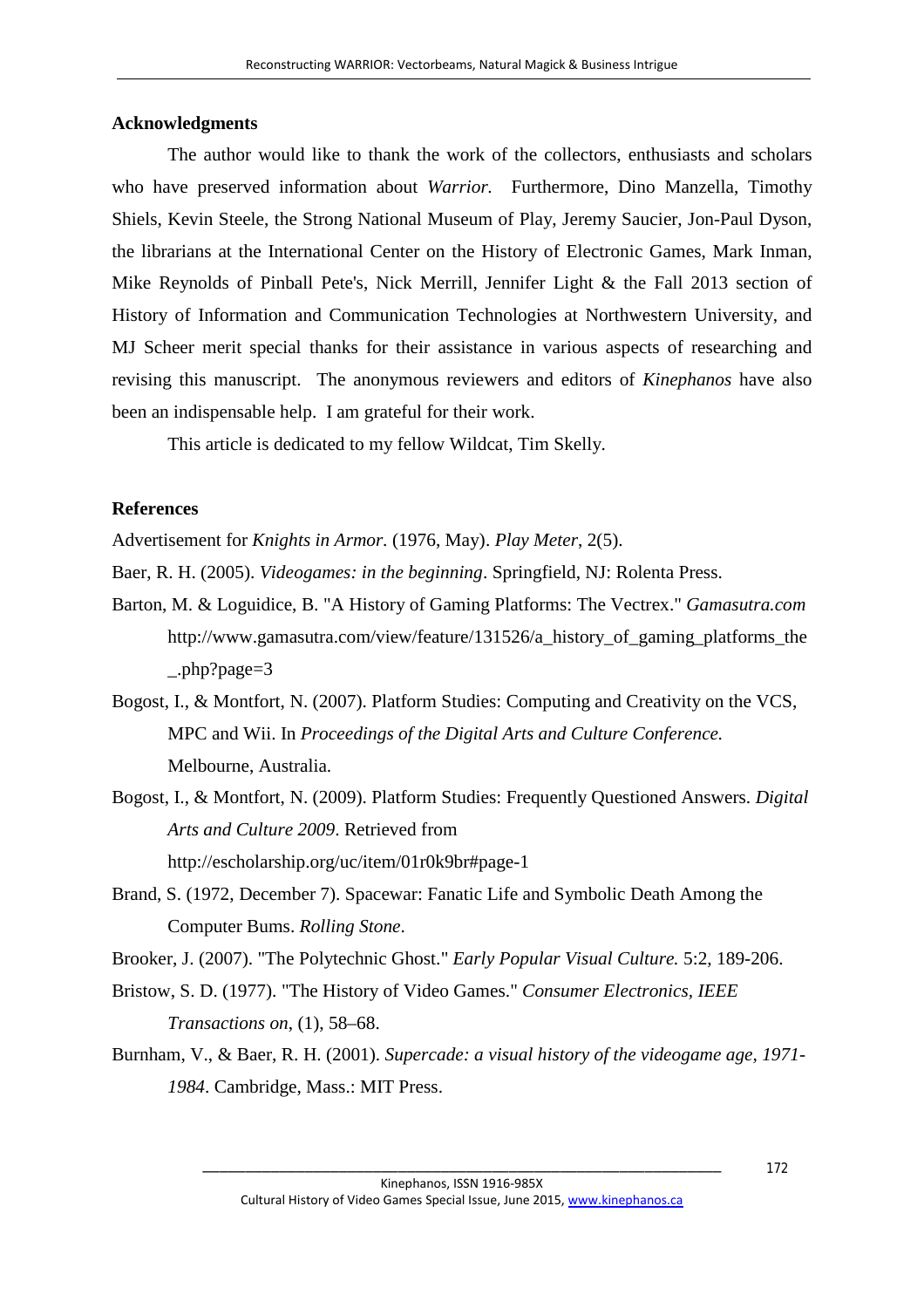- Camper, B. (2012). Color-cycled Space Fumes in the Pixel Particle Shockwave: The Technial Aesthetics of Defender and the Williams Arcade Platform: 1980-1982. In M. J. P. Wolf (Ed.), *Before the Crash: Early Video Game History*. Wayne State University Press.
- Cody, J. W. (2000). "*Warrior*: The First Video Arcade Fighting Game." March. *Gameroom.*
- Costa, N. (1988). *Automatic Pleasures.* D'Aleman Publishing. Lexington, KY. [2013 reprint]
- Cowan, R. (1987). "The Consumption Junction: A Proposal for Research Strategies in the Sociology of Technology." *The Social Construction of Technological Systems*. Wiebe Bijker, Thomas Huges & Trevor Pinch, eds. Cambridge, MA: MIT Press.
- *The Daily Northwestern*. (1971) "WNUR 89.3 TONIGHT at 11 hear JACK KIRBY, THE MAN IN COMIC BOOKS ON THE GREAT ELECTRIC BIRD W/ TIM SKELLY." [Advertisment] May  $17<sup>th</sup>$ . Evanston, IL.
- della Porta, Giambattista (1584, trans. 1658). *Magiae Naturali / Natural Magick.* London, England: Thomas Young & Samual Speed. Available at: <http://lcweb2.loc.gov/cgibin/ampage?collId=rbc3&fileName=rbc0001\_2009pre23451page.db>
- djw90. (2011, October 14). Reproduction Warrior cabs. [Forum post.] *KLOV/VAPS Forums.* http://forums.arcade-museum.com/showthread.php?t=205390
- Donovan, T. (2010). *Replay: the History of Video Games*. East Sussex, England: Yellow Ant.
- *Edge* staff. (2006, December). "The Making of Warrior." *Edge*, (146).
- Kittler, F. (1999/2010). *Optical Media.* Anthony Enns, trans. Cambridge, UK: Polity Press.
- "Exidy Buys Vectorbeam." (1979). *Replay Magazine*, December, p. 12.
- Fahs, T. (2008, March 24). "The Leif Ericson Awards." *IGN*. Retrieved December 9, 2013, from < http://www.ign.com/articles/2008/03/24/the-leif-ericson-awards >
- Green, E. (n.d.). "1979 Warrior." *Phosphor Dot Fossils*. Retrieved December 10, 2013, from http://www.thelogbook.com/phosphor/1979/warrior/#more-645
- gregf. (2012, May 21). "PSE's Knights in Armor a few jpeg scans." [Forum post.] *Mameworld - EmuChat*. Retrieved from <

http://www.mameworld.info/ubbthreads/showflat.php?Cat=&Number=287180&page  $=\&view=\&sb=5\&o=\&vc=1>$ 

Press.

Guins, R. (2014). *Game After: A Cultural Study of Video Game Afterlife.* Cambridge, MA: MIT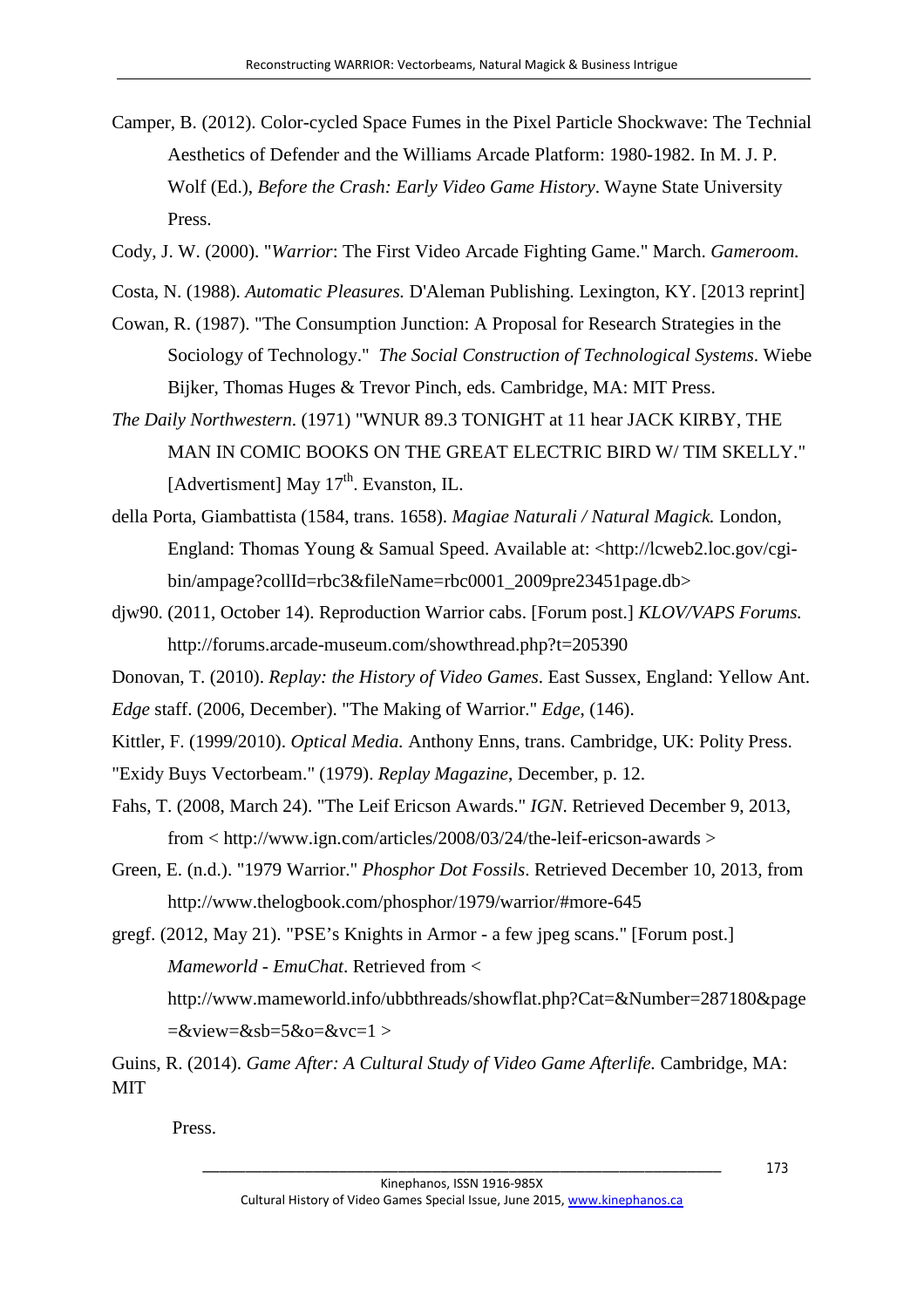- Hague, J. (n.d.). Halcyon Days. In *Interview: Tim Skelly* (Online.). Retrieved from < http://www.dadgum.com/halcyon/BOOK/SKELLY.HTM >
- Herman, L. (1997). *Phoenix: the Fall & Rise of Videogames*. Union, NJ: Rolenta Press.
- Huhtamo, E. (2005). "Slots of Fun, Slots of Trouble: An Archaeology of Arcade Gaming." J. Raessens & J. Goldstein (Eds.), *Handbook of Computer Game Studies* (pp. 3–20). Cambridge, MA.
- Jones, S. E., & Thiruvathukal, G. K. (2012). *Codename Revolution: The Nintendo Wii Platform (Platform Studies)*. The MIT Press.
- Kent, S. L. (2001). *The Ultimate History of Video Games: from Pong to Pokemon and Beyond*. Three Rivers Press.

Kohler, C. (2011). "Bill Kunkel, Original Gaming Journalist, Dies at 61." *Wired.com* September

 $6<sup>th</sup>$ . < http://www.wired.com/2011/09/bill-kunkel-dies/all/1 >

- Kirkpatrick, G. (2012). "Constitutive tensions of gaming's field: UK gaming magazines and the formation of gaming culture 1981–1995." *Game Studies*, *12*(1). http://gamestudies.org/1201/articles/kirkpatrick
- Kushner, D. (2004). *Masters of Doom: How Two Guys Created an Empire and Transformed Pop Culture*. Random House Trade Paperbacks.
- lintzgm. Reply to "Game you would really like to have but know you will never get…" [Forum post.] *KLOV/VAPS Forums.* http://forums.arcademuseum.com/showthread.php?t=224337&page=2
- Lowood, H. (2009). "Videogames in Computer Space: The Complex History of Pong." *Annals of the History of Computing, IEEE*, *31*(3), 5–19.
- Maher, J. (2012). *The Future Was Here: The Commodore Amiga (Platform Studies)*. The MIT Press.
- MAME 0.35b6 (1999, March 15). *Multiple Arcade Machine Emulation* project update. http://wiki.mamedev.org/index.php/MAME\_0.35b6
- Montfort, N. (2009). "Combat in Context." *Game Studies*, *6*(1). Retrieved from http://gamestudies.org/0601/articles/montfort
- Montfort, N., & Bogost, I. (2009). *Racing the Beam: the Atari Video Computer System*. Cambridge, MA: MIT Press.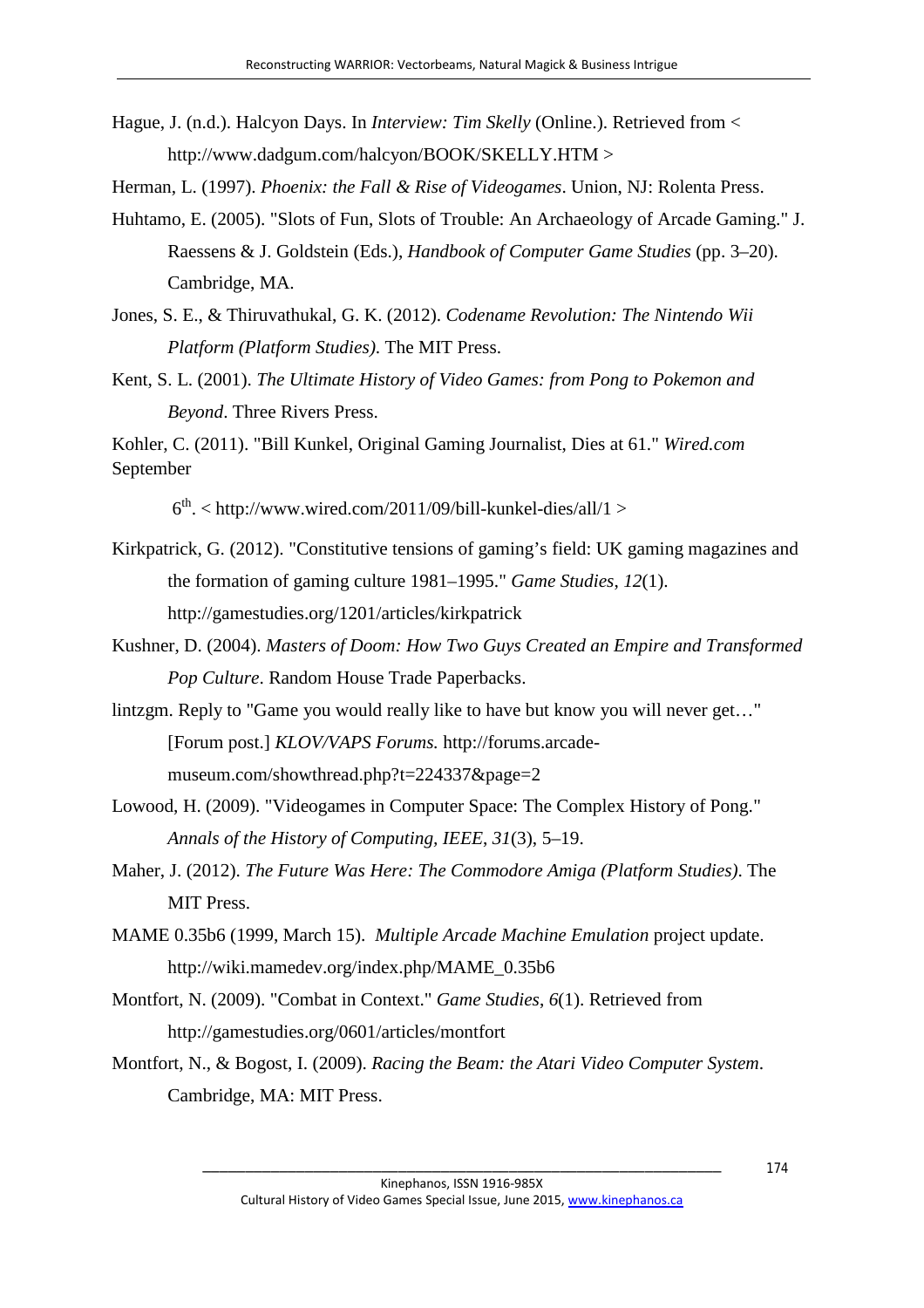- Moore, Z. (1997). Cinematronics Emulator. *Zonn.com*  http://www.zonn.com/Cinematronics/emu.htm
- Moore, Z. (1999, May 14). Dan Sunday's History. Vectorlist. [Listserv.] Available at: http://cinematronics.org/sunday\_pt1.html
- Naught, R. (2004). John Henry Pepper, "Professor": 1821-1900. *Adventures in Cybersound*. Retrieved December 9, 2013, from http://pandora.nla.gov.au/pan/13071/20040303- 0000/www.acmi.net.au/AIC/PEPPER\_BIO.html
- Ozdemir, S. (1993, May 3). History of Cinematronics. [Usenet Post]. rec.games.video.arcade. Available at: http://zonn.com/Cinematronics/so\_history.txt
- Palmeri, C. (2013). Scientific Games Agrees to Buy WMS for \$1.5 Billion. *Bloomberg News*. Retrieved December 9, 2013, from http://www.bloomberg.com/news/2013-01- 31/scientific-games-agrees-to-buy-wms-for-1-5-billion.html
- Paul, Bill. (1996). A History of Cinematronics, Incorporated. http://zonn.com/Cinematronics/history.htm#Space\_Wars
- Reynolds, M. (2013). Personal correspondence with author.
- Rosenthal, L.D. (1973). Machine classification of multiple-unit action potentials: research project. Master's thesis, Electrical Engineering, University of California, Berkeley. http://oskicat.berkeley.edu/record=b13945729~S53
- Rosenthal, L. D. (1977, October 11). Video game system. Patents # 4053740 and 4027148.
- Rosenthal, L. D. (2014, July 22). Speaker Panel: Larry Rosenthal. California Extreme. Santa Clara, CA. Recorded by user vectrexer. https://www.youtube.com/watch?v=apg3W7yXULY
- Rothe, J. (n.d.). Creator Chat: Tim Skelly. Retrieved October 16, 2013, from http://www.coinopspace.com/events/creator-chat-timskelly?id=2467396%3AEvent%3A19895&page=2
- Rubin, O. R. (1998). Memories of a vector world. *Computer Games*, ACM SIGGRAPH. Vol.32 No.2 May
- Saucier, J. (2013, March 12). Warrior and the Video Arcade Fighting Game. *CHEGheads Blog, International Center for the History of Electronic Games*. http://www.icheg.org/blog/chegheads/2013/03/warrior-and-the-video-arcade-fightinggame/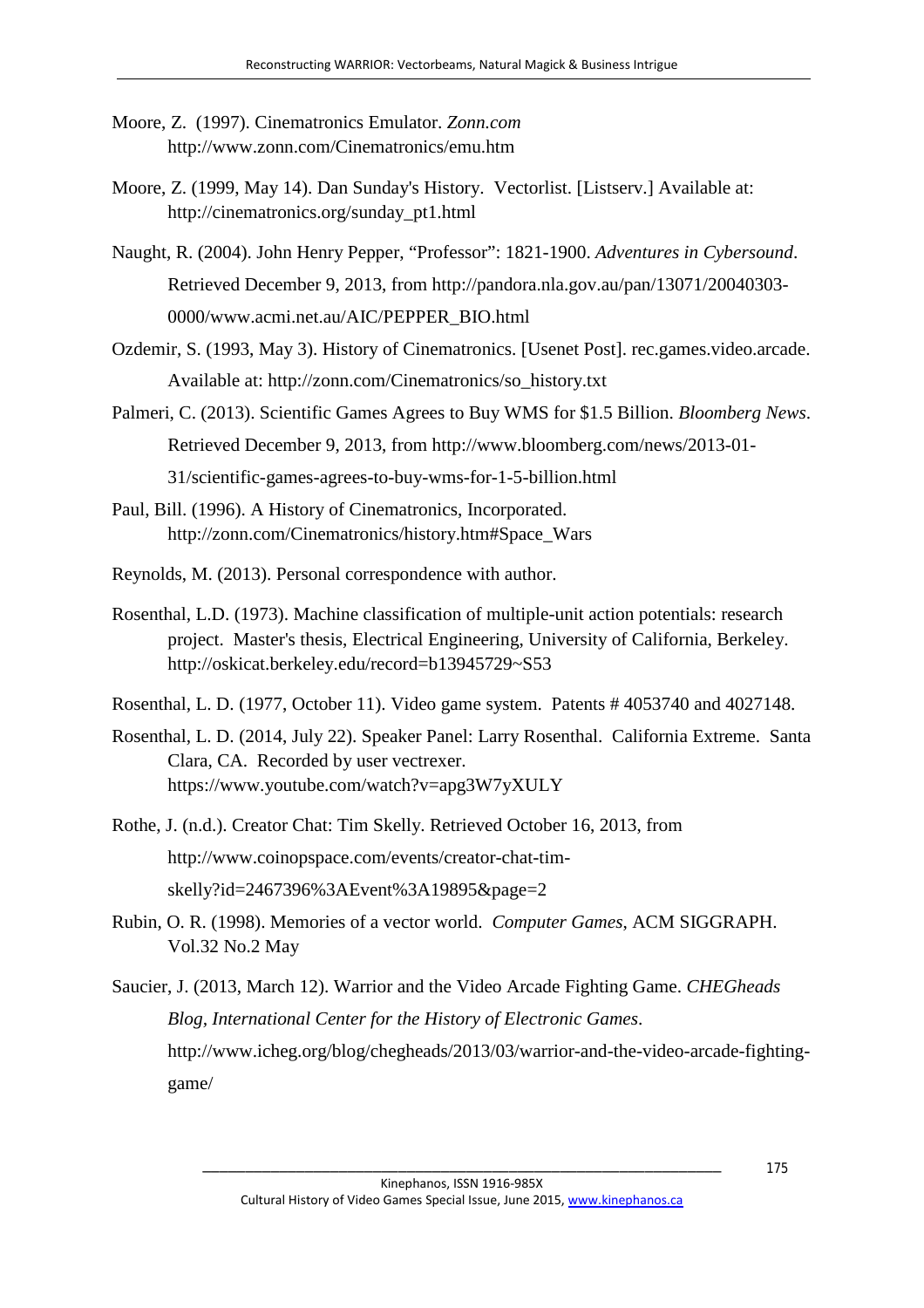- Shiels, T. (2014). Vectorbeam Warrior Four Joystick Game Modification. *Outerworld Arcade.* http://www.outerworldarcade.com/arcade/cinematronics/mods/warrior/warrior\_4j\_mo
- Skelly, T. (1999). Tim Skelly's History of Cinematronics and Vectorbeam. Vectorlist [Listserv]. Available at: http://www.dadgum.com/giantlist/archive/cinematronics.html
- Skelly, T. (2012). The Rise and Fall of Cinematronics. *Before the Crash: Early Video Game History*. Mark J. P. Wolf, ed. Wayne State University Press.
- Smith, K. (2012a) "Vectorbeam Scramble." *The Golden Age Arcade Historian.* http://allincolorforaquarter.blogspot.com/2012/11/vectorbeam-scramble.html

Smith, K. (2012b). The Ultimate (So Far) History of Cinematronics/Vectorbeam - Pts 1-4. *The Golden Age Arcade Historian*. http://allincolorforaquarter.blogspot.com/2012/11/the-ultimate-so-far-historyof\_29.html

- Street, Z. (2012). *Dreamcast Worlds*. Self-published. Retrieved from http://rupazero.com/ "Vectorbeam Snapped Up by Exidy." (1979) December, *Play Meter*.
- *Warrior Operation and Maintenance Manual*. (1979) (Rev. 1.) Union City, CA, USA: Vectorbeam.
- Wolf, M. J. P. (2007). *The Video Game Explosion: A History from PONG to PlayStation and Beyond*. Greenwood.
- Wolf, M. J. P., Aldred, J., Baer, R. H., Camper, B., Collins, K., Dannenberg, R. A., … Whalen, Z. (2012). *Before the Crash: Early Video Game History (Contemporary Approaches to Film and Media Series)*. Wayne State University Press.

#### **Ludography**

d.html

Atari, Inc. (1972) *Pong.* [Arcade], Sunnyvale, CA, USA: Atari, Inc.

- Atari, Inc. (1976) *Night Driver.* [Arcade], Sunnyvale, CA, USA: Atari, Inc.
- Atari, Inc. (1976) *Tank-8.* [Arcade], Sunnyvale, CA, USA: Atari, Inc.
- Atari, Inc. (1976) *Stunt Cycle.* [Arcade], Sunnyvale, CA, USA: Atari, Inc.
- Atari, Inc. (1979) *Asteroids*. [Arcade], Sunnyvale, CA, USA: Atari, Inc.
- Atari, Inc. (1981) *Asteroids Deluxe.* [Arcade], Sunnyvale, CA, USA: Atari, Inc.
- Atari, Inc. (1980) *Battlezone.* [Arcade], Sunnyvale, CA, USA: Atari, Inc.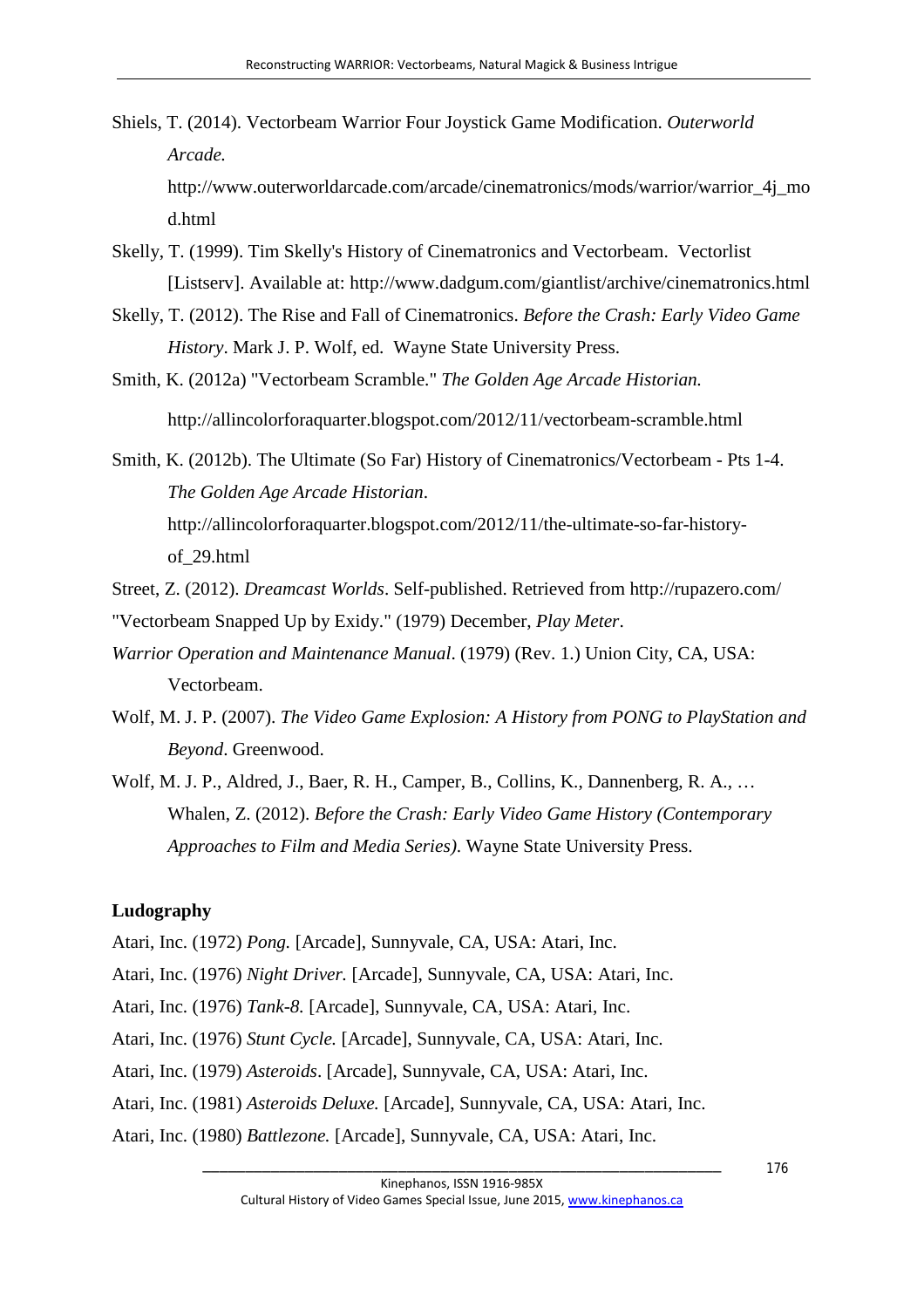Atari, Inc. (1980) *Hercules.* [Pinball], Sunnyvale, CA, USA: Atari, Inc.

Atari, Inc. (1980) *Tempest.* [Arcade], Sunnyvale, CA, USA: Atari, Inc.

Bally. (1999) *Revenge from Mars.* [Pinball], Chicago, IL, USA: Midway.

Chicago Coin, Inc. (1976) *Shoot-Out.* [Electromechanical], Chicago, IL: Chicago Coin, Inc.

Cinematronics, Inc. (1978). *Space Wars.* [Arcade], El Cajon, CA: Cinematronics, Inc.

Cinematronics, Inc. (1979). *Starhawk* [Arcade], El Cajon, CA: Cinematronics, Inc.

Cinematronics, Inc. (1979). *Sundance.* [Arcade], El Cajon, CA: Cinematronics, Inc.

Cinematronics, Inc. (1979). *Warrior*. [Arcade], Union City, CA: Vectorbeam, A Cinematronics Company.

Fury Unlimited. (2012). *Warrior 2012.* [Vectrex], Southern California, USA. Fury Unlimited.

LucasArts. (2000). *Star Wars: Racer Arcade.* [Arcade], Sega.

Midway. (1977). *Boot Hill*. [Arcade], Chicago, IL: Midway.

Midway. (1999). *Star Wars Episode I.* Chicago, IL: Midway.

Namco. (1979). *Galaxian.* [Arcade], Chicago, IL: Midway.

Namco. (1980). *Pac-Man.* [Arcade], Tokyo, Japan: Namco.

Nutting Associates. (1971). *Computer Space.* [Arcade], Menlo Park, CA: Nutting Associates.

Project Service Engineering. (1976) *Knights in Armor.* [Arcade], Sunnyvale, California,

USA: Project Service Engineering.

Russell, S., J.M. Graetz, W. Witanen, et al. (1962) *Spacewar!* [PDP-1], Cambridge, MA,

USA: Tech Model Railroad Club, Massachusetts Institute of Technology.

Sega. (1976) *Heavyweight Champ.* [Arcade], Sega.

Taito. (1978). *Space Invaders*. [Arcade], Chicago, IL: Midway.

Vectorbeam, Inc. (1978). *Scramble.* [Arcade], Union City, CA: Vectorbeam, Inc.

Vectorbeam, Inc. (1978). *Space War.* [Arcade], Union City, CA: Vectorbeam, Inc.

Vid Kidz. (1982). *Robotron: 2084.* [Arcade], Chicago, IL: Williams Electronics, Inc.

Williams Electronics, Inc. (1980). *Defender.* [Arcade], Chicago, IL: Williams Electronics, Inc.

Williams Electronics, Inc. (1982). *Joust*. [Arcade], Chicago, IL: Williams Electronics, Inc.